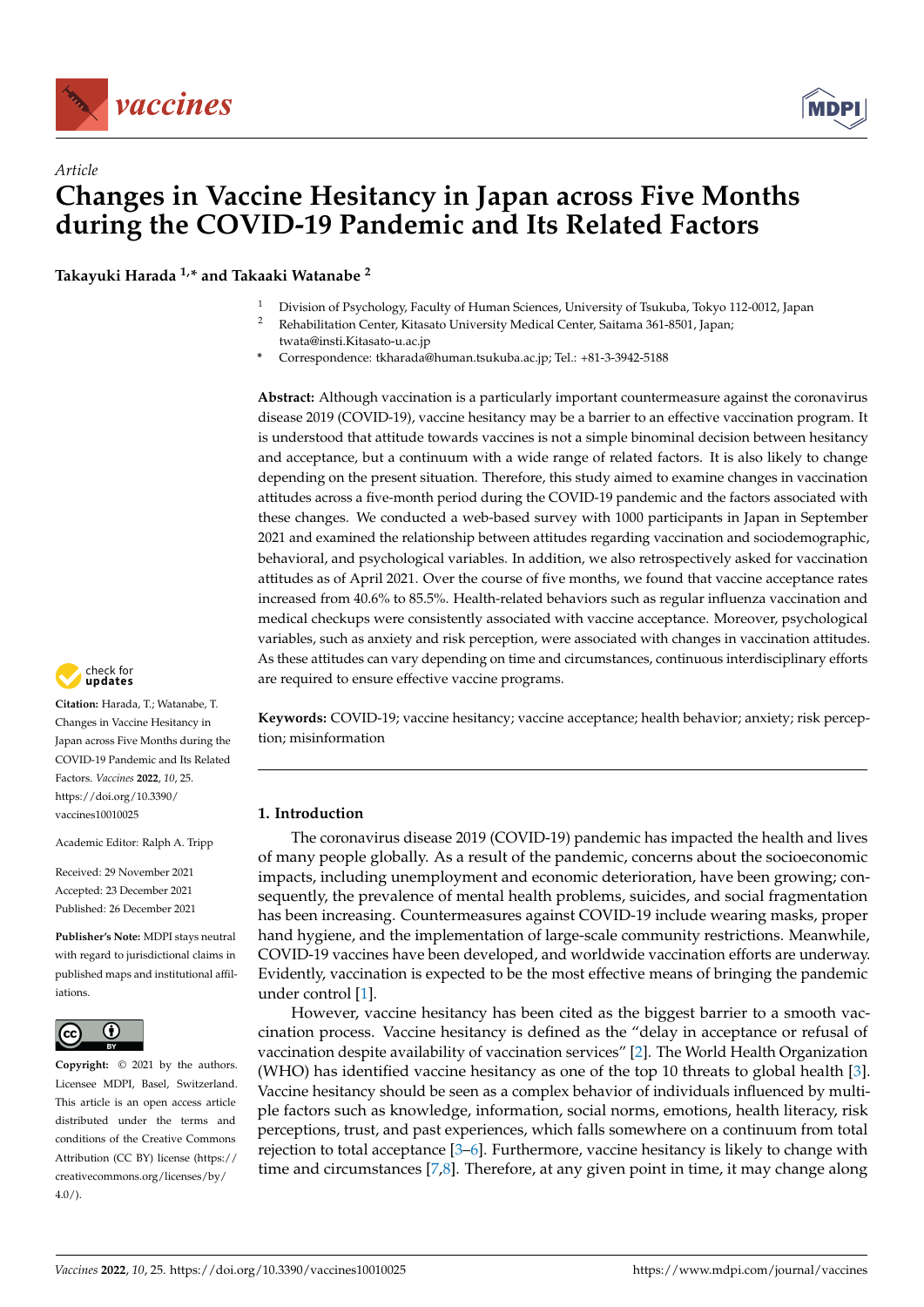with changes in the situation, economic climate, physical condition, personal feelings and perceptions, and the behavior of those around them.

According to international surveys, although there is considerable variation in vaccine acceptance and hesitancy in countries, Japan has the lowest level of confidence in the safety of vaccines [\[9,](#page-13-1)[10\]](#page-13-2). In addition to the physical logistics of vaccine supply and smooth vaccination, there is a need for psychological intervention to deal with vaccine hesitancy and anxiety.

Although many studies have been conducted on vaccine hesitancy at a single point in time, few have analyzed changes over time. Therefore, even if we know vaccination attitudes and related factors at a single point in time, we do not know enough about how vaccination attitudes change over time and in different situations, nor which factors are related to these changes. This study aimed to examine not only vaccine hesitancy at a single point in time, but also the changes in these attitudes over five months, and examine the factors associated with these changes. We conducted an online survey in September 2021, when approximately half the population had received two doses of the COVID-19 vaccines in Japan, and also enquired about vaccination attitude retrospectively as of April 2021, when vaccination began for the general public.

In addition, it is necessary to examine a wide range of related behavioral and psychosocial factors [\[8,](#page-13-0)[11](#page-13-3)[–13\]](#page-13-4). Many previous studies focused on sociodemographic variables; however, most of these are difficult to change and to target for interventions promoting vaccination. Behavioral and psychological factors, on the other hand, can be changed through deliberate interventions. Therefore, we sought to identify the factors associated with vaccination attitudes, including not only sociodemographic factors but also various behavioral and psychological factors, such as health-related behaviors, risk perceptions of COVID-19, anxiety, and attitudes toward science and pseudoscience.

Therefore, the aim of this study was to examine changes in vaccination attitudes during a five-month period in the midst of the COVID-19 pandemic and the wide range of factors associated with these changes.

## **2. Materials and Methods**

#### *2.1. Study Participants and Data Collection*

Data for this cross-sectional study were obtained using an internet survey. The survey was conducted from 6–8 September 2021 by inviting members of the survey site operated by "D style Web" [\(https://dstyleweb.com/\)](https://dstyleweb.com/) (accessed on 25 November 2021) to participate in an online survey. A total of 1237 respondents participated in the survey. From the collected data, 82 respondents with incomplete answers and those considered to be straight-lining (e.g., respondents give identical or nearly identical answers to many different questions) according to the data-checking standards of the survey site were excluded. In addition, a computer program that was designed to randomly select respondents according to Japan's population ratio by age group (20–29 years: 11.6%, 30–39 years: 13.0%, 40–49 years: 17.2%, 50–59 years: 16:0%, 60–70 years: 14.9%, and 70 years and above: 27.4%) was used to select a total of 1000 out of the remaining 1155 respondents for the subsequent analysis.

## *2.2. Assessment of Vaccination Attitude*

Although most of the previous studies analyzed vaccine hesitancy as a binary variable of "intent to be vaccinated" or "hesitant to be vaccinated," considering that vaccine hesitancy is a continuum rather than a simple binary decision, it is important to note that there are many people who are "unsure about vaccination" [\[4\]](#page-12-5). Therefore, in this study, an ordinal scale and a Likert-type scale were used to measure and analyze attitudes towards vaccination as a continuum.

Participants were asked to select one of the following eight options regarding their vaccination status or intention at the time of the survey (September 2021): (1) vaccinated twice, (2) vaccinated once, (3) scheduled (but not yet vaccinated), (4) definitely will get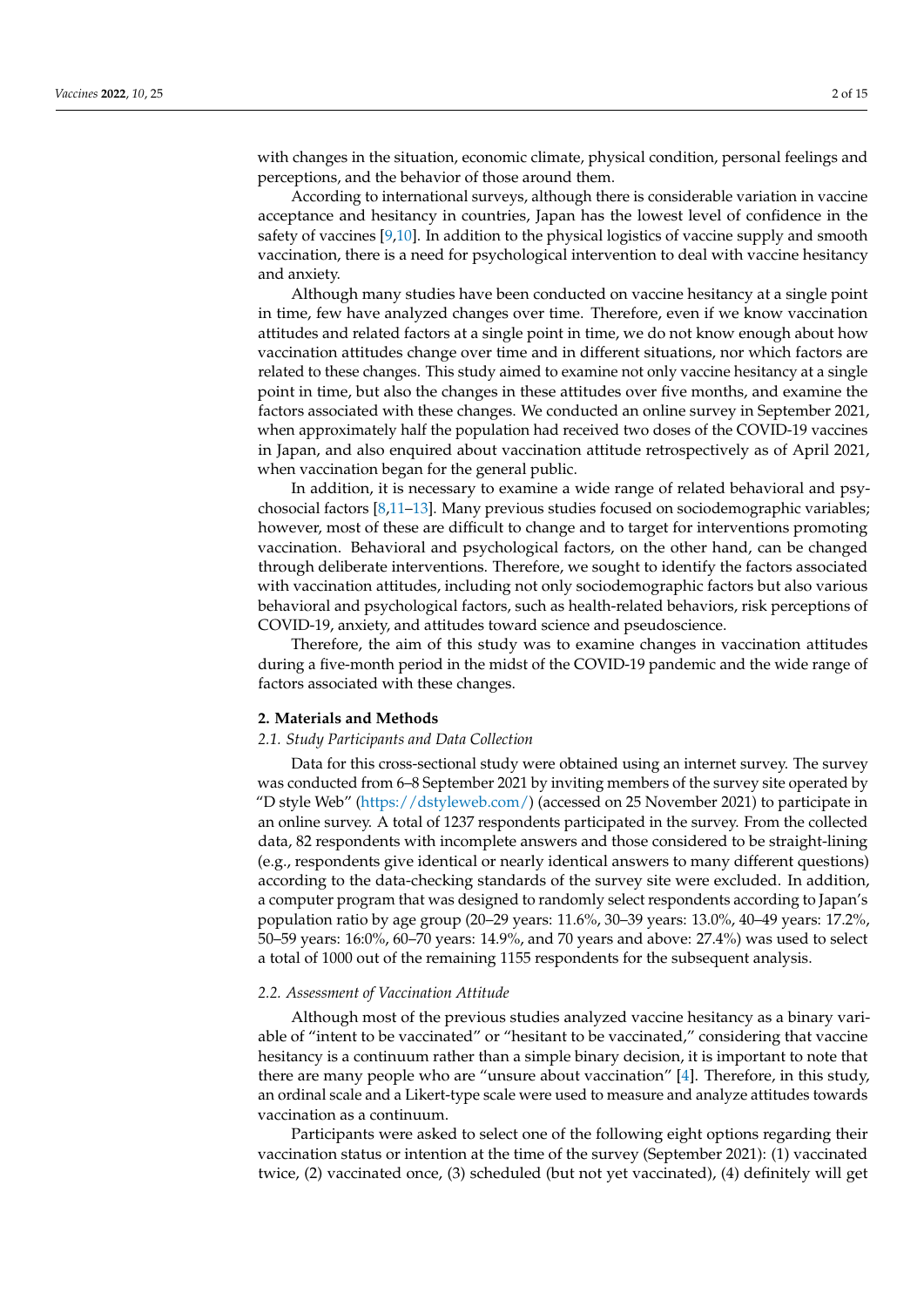vaccinated, (5) probably will get vaccinated, (6) want to make a decision after seeing what others do, (7) probably will not get vaccinated, or (8) definitely will not get vaccinated.

Participants were also asked to answer retrospectively regarding their vaccination intentions as of April 2021 by selecting one of the following five options: (1) I thought I would definitely get vaccinated, (2) I thought I would probably get vaccinated, (3) I wanted to make a decision after seeing what others did, (4) I thought I would not probably get vaccinated, and (5) I thought I would definitely not get vaccinated. They were also asked why they chose their response. In addition, for those who were hesitant in April but changed their opinion to accept a vaccination in September, the main reason for the change in their attitude was investigated.

Moreover, in order to understand vaccine hesitancy as a continuum, we used the Vaccine Hesitancy Scale [\[14](#page-13-5)[,15\]](#page-13-6) to measure the degree of vaccine hesitancy, with some modifications to the wording to correspond to COVID-19. This scale was developed by the SAGE Working Group on Vaccine Hesitancy, and its reliability and validity were psychometrically evaluated [\[14\]](#page-13-5). Nine items, such as "Vaccines are important for my health" and "Vaccines are effective," were presented and measured on a five-point Likert-type rating scale ranging from "strongly agree" to "strongly disagree."

## *2.3. Sociodemographic Variables*

Based on previous studies, we considered different sociodemographic variables that may be associated with vaccination, such as gender, age, residential area, education, annual income, and underlying conditions. For underlying conditions, we asked participants about the presence of nine diseases listed by the Japanese Ministry of Health, Labour, and Welfare as having elevated risks for severe COVID-19: (1) respiratory diseases, including chronic obstructive pulmonary disease/asthma; (2) chronic heart disease, including hypertension; (3) chronic kidney disease; (4) chronic liver disease; (5) diabetes; (6) cancer; (7) severe mental disorders; (8) sleep apnea; and (9) severe obesity.

#### *2.4. Health-Related Behavior and COVID-19-Related Psychological Constructs*

We analyzed the frequency of influenza vaccination, medical checkups, exercise, and smoking. The frequency of influenza vaccination and medical checkups was analyzed on a five-point scale: "every year," "sometimes (once every 2–3 years)," "occasionally (once every few years)," "almost never (once every 10 years)," and "never." The frequency of exercise was analyzed into five categories: "almost every day," "several times a week," "several times a month," "hardly ever," and "not at all." Smoking habits were analyzed into five categories: "more than 20 cigarettes every day," "5 to less than 20 cigarettes every day," "less than 5 cigarettes every day," "not every day but occasionally," and "not at all."

In addition, we asked the following four questions regarding psychological constructs related to the COVID-19 pandemic: (1) perceived risk of contracting COVID-19, (2) anxiety about COVID-19, (3) concerns for adverse effects of vaccines, and (4) trust in the government. The responses were each rated on a five-point scale.

### *2.5. Anti-Scientific Attitude*

We used the Anti-Science Attitudes Scale, designed to measure negative attitudes toward science [\[16\]](#page-13-7). The scale consists of five items, such as "I think that science should make no further progress" and "I think that scientific progress has brought more misfortune than happiness to mankind." Responses were rated on a five-point scale. The higher the score, the stronger the anti-scientific attitude.

## *2.6. Pseudoscientific Belief*

We used the Belief in the Supernatural Scale to measure pseudoscientific beliefs [\[17\]](#page-13-8). The scale comprises 20 questions, such as "Spirits of the dead exist" and "Objects can be moved by telekinesis." Responses were rated on a five-point scale. The higher the score, the higher the level of pseudoscientific beliefs.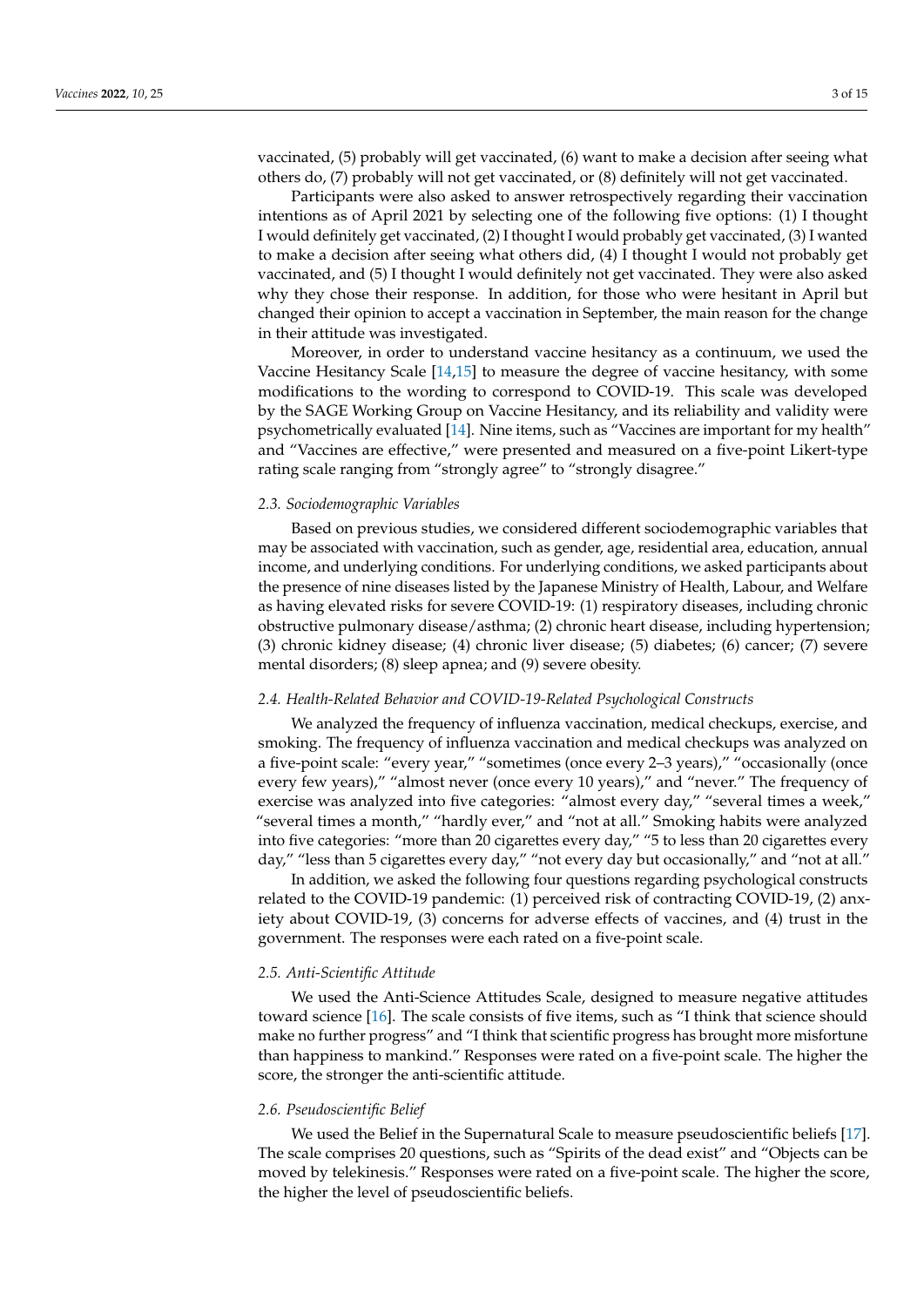## *2.7. General Anxiety*

We used the Three-factor Anxiety Scale to measure general anxiety [\[18\]](#page-13-9). The scale consists of 10 questions, such as "I am often troubled by trivial thoughts" and "I am a nervous type of person." Responses were rated on a five-point scale. The higher the score, the higher the general anxiety tendency.

## *2.8. Misinformation on Vaccines*

We included six popular pieces of misinformation on COVID-19 vaccines, such as "Vaccines make you infertile" and "Vaccination will recombine your genes," and asked the participants to rate their responses on a five-point scale as to whether they believed them or not. The higher the score, the higher the level of their belief in the misinformation.

#### *2.9. Analysis*

Since the data did not follow a normal distribution, descriptive tables summarizing percentages, medians, and confidence intervals (CI) were prepared and non-parametric tests were performed. For categorical and ordinal variables, the chi-square test was performed, and for continuous variables, the Kruskal–Wallis test and Mann–Whitney test were used.

In addition, an ordinal logistic regression analysis was performed for vaccine acceptance in April, which was set as the reference category, with sociodemographic variables, health-related behavior, and COVID-19-related psychological variables as independent variables. Similarly, another ordinal logistic regression analysis was performed for vaccine acceptance in September, setting it as the reference category, with sociodemographic variables, health-related behavior, and COVID-19-related psychological variables, and scores of psychological scales as independent variables. In addition, a multiple regression analysis was conducted with the scores of the Vaccine Hesitancy Scale as the objective variable and sociodemographic variables, health-related behavior, COVID-19-related psychological variables, and scores of psychological scales as independent variables. Moreover, as a comparison between those who changed their attitude regarding vaccines, from hesitant in April to acceptant in September, and those who remained hesitant over the five-month period, logistic analysis was performed with the changes in attitude as the objective variable, and age, education, annual income, influenza vaccination, medical checkups, COVID-19-related anxiety, concern for side effects, and misinformation as independent variables.

All analyses were performed using STATA/SE 16.1 for Windows and JMP Pro 14.1.0.

### *2.10. Ethical Issues*

This study was conducted in accordance with the Declaration of Helsinki and the Checklist for Reporting Results of Internet E-Surveys (CHERRIES) guidelines [\(https://](https://www.elsevier.com/__data/promis_misc/JMIG_CHERRIES.docx) [www.elsevier.com/\\_\\_data/promis\\_misc/JMIG\\_CHERRIES.docx:](https://www.elsevier.com/__data/promis_misc/JMIG_CHERRIES.docx) accessed on 25 November 2021) revised in 2013 and was approved by the University of Tsukuba Ethics Review Committee (25 August 2021; approval number TO2021-52). Participants were informed of the study title, purpose, and protection of personal information at the beginning of the web survey page and were informed that their participation was voluntary and that they could withdraw from the study at any time.

# **3. Results**

The vaccine hesitancy and sociodemographic variables of the 1000 participants as of April 2021 are shown in Table [1,](#page-4-0) and those as of September 2021 are shown in Table [2.](#page-5-0) In April, 406 (40.6%) participants accepted vaccination, 187 (18.7%) were unsure, and 407 (40.7%) were hesitant (Figure [1\)](#page-4-1). In September, 855 (85.5%) accepted vaccination, 56 (5.6%) were unsure, and 89 (8.9%) were hesitant (Figure [2\)](#page-5-1). The number of people who recalled being hesitant in April was 407, of whom 297 changed to acceptant, 26 were unsure, and 84 remained hesitant in September. Likewise, 187 were unsure in April, of whom 153 changed to acceptant, 29 were unsure, and 5 changed to hesitant. Lastly, 406 were acceptant in April, one changed to unsure, and the rest remained acceptant in September.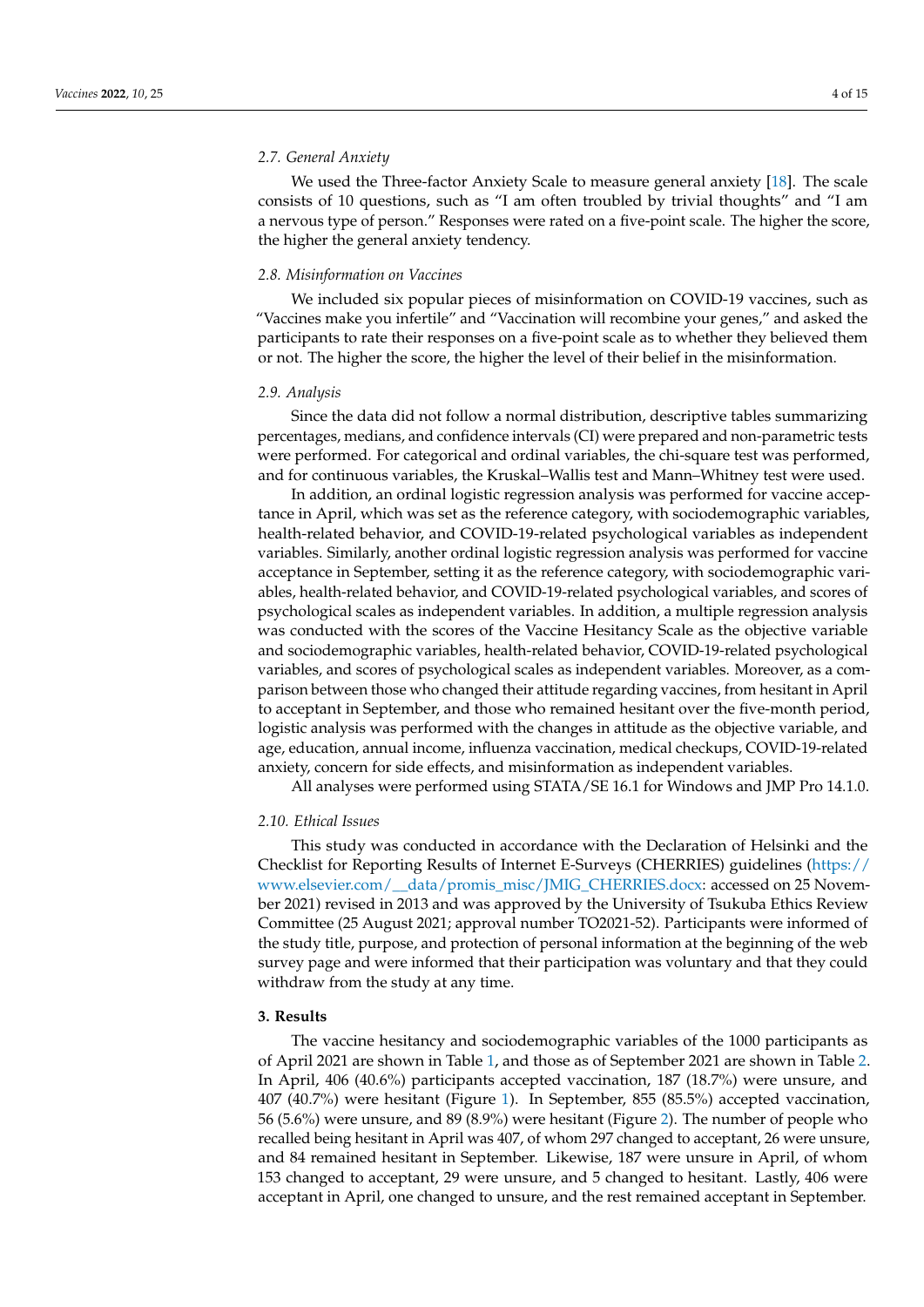|                             |                  |               | <b>Vaccination Attitude</b> |                 |                  |
|-----------------------------|------------------|---------------|-----------------------------|-----------------|------------------|
|                             | Total            | Acceptant (%) | Unsure $(\%)$               | Hesitant $(\%)$ | $\boldsymbol{p}$ |
| Gender                      | 1000             | 406(40.6)     | 187 (18.7)                  | 407 (40.7)      |                  |
| Female                      | 520              | 202 (38.9)    | 104(20.0)                   | 214 (41.2)      |                  |
| Male                        | 480              | 204 (42.5)    | 83 (17.3)                   | 193 (40.2)      | 0.3956           |
| Other                       | $\boldsymbol{0}$ | 0(0.0)        | 0(0.0)                      | 0(0.0)          |                  |
| Residential area            |                  |               |                             |                 |                  |
| Tokyo metropolitan area     | 421              | 176 (41.8)    | 78 (18.5)                   | 167 (39.7)      |                  |
| Northern Japan              | 121              | 48 (39.7)     | 23(19.0)                    | 50(41.3)        |                  |
| Central Japan               | 129              | 53 $(41.1)$   | 25(19.4)                    | 51(39.5)        | 0.9038           |
| Western Japan               | 264              | 106(40.2)     | 52 (19.7)                   | 106(40.2)       |                  |
| Southern Japan              | 65               | 23(35.4)      | 9(13.9)                     | 33(50.8)        |                  |
| Education                   |                  |               |                             |                 |                  |
| University-level education  | 594              | 246 (41.4)    | 119(20.0)                   | 229 (38.6)      |                  |
| Below university level      | 406              | 160 (39.4)    | 68 (16.8)                   | 178 (43.8)      | 0.1931           |
| Annual income (in JPY)      |                  |               |                             |                 |                  |
| $<$ JPY 2,000,000           | 107              | 32(29.9)      | 18(16.8)                    | 57 (53.3)       |                  |
| JPY 2,000,000-JPY 4,000,000 | 239              | 105 (43.9)    | 39(16.3)                    | 95 (39.8)       |                  |
| JPY 4,000,000-JPY 6,000,000 | 278              | 105 (37.8)    | 53(19.1)                    | 120 (43.2)      | 0.0373           |
| $>$ JPY 6,000,000           | 376              | 164 (43.6)    | 77 (20.5)                   | 135(35.9)       |                  |
| Underlying condition        |                  |               |                             |                 |                  |
| One or more                 | 237              | 116 (49.0)    | 31(13.1)                    | 90(38.0)        |                  |
| None                        | 763              | 290 (38.0)    | 156(20.5)                   | 317 (41.6)      | 0.0038           |

<span id="page-4-0"></span>**Table 1.** Participants' characteristics and vaccination attitude in April 2021.

Note: Data are shown as the number of subjects and percentage. In the analysis, those who answered "vaccinated twice," "vaccinated once," "scheduled (but not yet vaccinated)," "definitely will get vaccinated," and "probably will get vaccinated" were categorized as "acceptant." Those who answered "want to make a decision after seeing what others do" were categorized as "unsure," and those who answered "probably will not be vaccinated" and "definitely will not be vaccinated" were categorized as "hesitant." Analyses were performed using the chi-square test. wice," "vaccinated once," "scheduled (but not yet vaccinated)," "definitely will get vaccinated," and "probably out get vacculated were categorized as "acceptant." Those who answered "want to make a decision arter seeing"<br>who believed in the set of the set of the set of the set of the set of the set of the set of the set of the se

<span id="page-4-1"></span>

**Figure 1. Figure 1.**  Vaccination attitude by age group in April 2021. Vaccination attitude by age group in April 2021.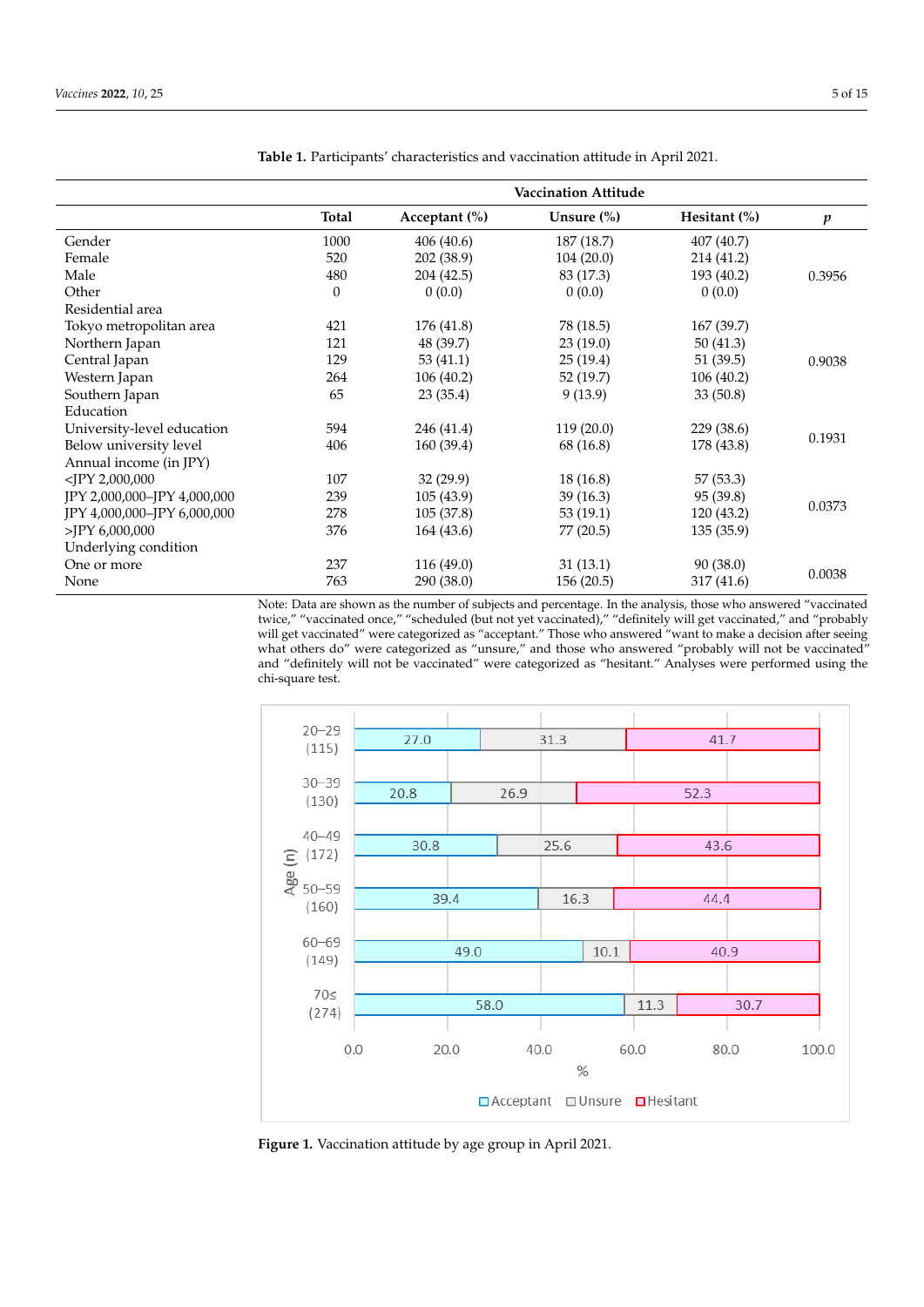|                             |          |                   | <b>Vaccination Attitude</b> |                 |         |
|-----------------------------|----------|-------------------|-----------------------------|-----------------|---------|
|                             | Total    | Acceptant $(\% )$ | Unsure $(\%)$               | Hesitant $(\%)$ | p       |
| Gender                      | 1000     | 855 (85.5)        | 56(5.6)                     | 89 (8.9)        |         |
| Female                      | 520      | 451 (86.7)        | 28(5.4)                     | 41(7.9)         |         |
| Male                        | 480      | 404 (84.2)        | 28(5.7)                     | 48(10.0)        | 0.464   |
| Other                       | $\theta$ | 0(0.0)            | 0(0.0)                      | 0(0.0)          |         |
| Residential area            |          |                   |                             |                 |         |
| Tokyo metropolitan area     | 421      | 367 (87.2)        | 24(5.7)                     | 30(7.1)         |         |
| Northern Japan              | 121      | 96 (79.3)         | 10(8.3)                     | 15(12.4)        |         |
| Central Japan               | 129      | 117 (90.7)        | 3(2.3)                      | 9(7.0)          | 0.204   |
| Western Japan               | 264      | 223 (84.5)        | 14(5.3)                     | 27(10.2)        |         |
| Southern Japan              | 65       | 52(80.0)          | 5(7.7)                      | 8(12.3)         |         |
| Education                   |          |                   |                             |                 |         |
| University-level education  | 594      | 531 (89.4)        | 27(4.6)                     | 36(6.1)         |         |
| Below university level      | 406      | 324 (79.8)        | 29(7.1)                     | 53(13.1)        | < 0.000 |
| Annual income (in JPY)      |          |                   |                             |                 |         |
| $<$ IPY 2,000,000           | 107      | 91(85.1)          | 7(6.5)                      | 9(8.4)          |         |
| JPY 2,000,000-JPY 4,000,000 | 239      | 208 (87.0)        | 11(4.6)                     | 20(8.4)         |         |
| JPY 4,000,000-JPY 6,000,000 | 278      | 228 (82.0)        | 15(5.4)                     | 35(12.6)        | 0.2464  |
| $>$ JPY 6,000,000           | 376      | 328 (87.2)        | 23(6.1)                     | 25(6.7)         |         |
| Underlying condition        |          |                   |                             |                 |         |
| One or more                 | 237      | 206 (86.9)        | 13(5.5)                     | 20(8.4)         |         |
| None                        | 703      | 651 (85.3)        | 43(5.6)                     | 69 (9.0)        | 0.9543  |

<span id="page-5-0"></span>**Table 2.** Participants' characteristics and vaccination attitude in September 2021.

Note: Data are shown as the number of subjects and percentage. In the analysis, those who answered "I thought I would definitely get vaccinated" and "I thought I would probably get vaccinated" were categorized as "acceptant," those who answered "I wanted to make a decision after seeing what others do" were categorized as "unsure," and those who answered "I thought I would not probably get vaccinated" and "I thought I would definitely not get vaccinated" were categorized as "hesitant." Analyses were performed using the chi-square test.

<span id="page-5-1"></span>

**Figure 2.** Vaccination attitude by age group in September 2021. **Figure 2.** Vaccination attitude by age group in September 2021.

The frequency of health-related behavior and the scores of COVID-19-related psy-chological variables are listed in Table [3.](#page-6-0) Those who accepted the vaccine had a higher frequency of influenza vaccination (median: 4.0) and medical checkups (median: 5.0).<br>**Fig. 3.0**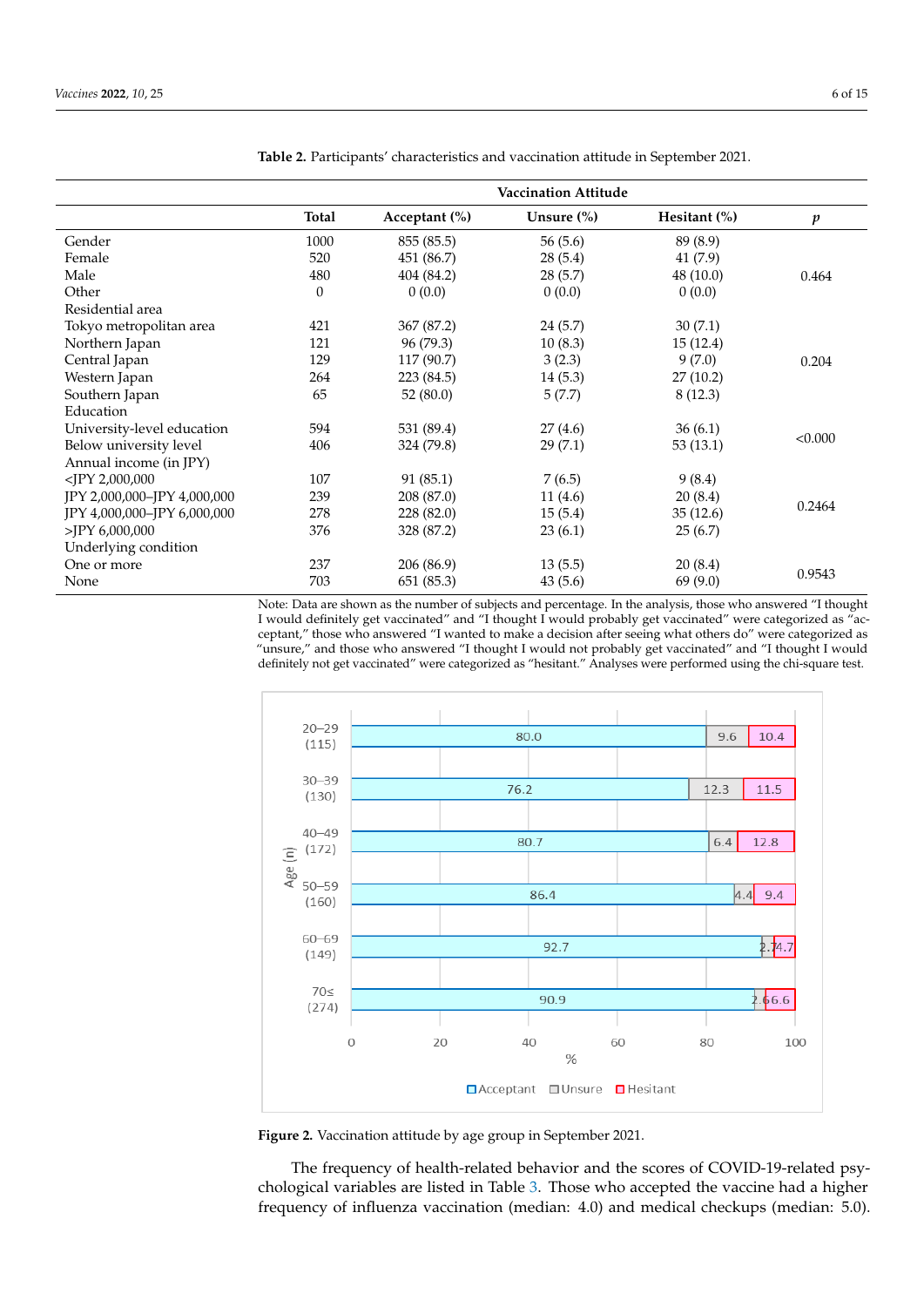Those who avoided the vaccine had lower COVID-19-related anxiety (median: 3.0), risk perception (median: 2.0), and trust in the government (median: 2.0), and higher concerns regarding adverse effects of vaccines (median: 4.0). The scores of psychological scales, including anti-scientific attitudes, pseudoscientific belief, general anxiety, and belief in misinformation are shown in Table [4.](#page-6-1) Those who accepted the vaccine had higher anti-scientific attitudes (median: 15.0) and beliefs in misinformation (median: 8.0).

<span id="page-6-0"></span>**Table 3.** Health-related behavior, COVID-19-related psychological variables, and vaccination attitude in September 2021.

|                              |                       |                    | <b>Vaccination Attitude</b> |                   |          |
|------------------------------|-----------------------|--------------------|-----------------------------|-------------------|----------|
| <b>Health Behavior</b>       | <b>Total</b><br>(IQR) | Acceptant<br>(IOR) | <b>Unsure</b><br>(IOR)      | Hesitant<br>(IOR) | v        |
| Influenza vaccination        | 3.0(1.0, 5.0)         | 4.0(1.0, 5.0)      | 1.0(1.0, 3.0)               | 1.0(1.0, 2.0)     | < 0.0001 |
| Medical checkups             | 5.0(3.0, 5.0)         | 5.0(4.0, 5.0)      | 3.0(2.0, 5.0)               | 3.0(1.0, 5.0)     | < 0.0001 |
| Exercise                     | 3.0(2.0, 4.0)         | 3.0(2.0, 4.0)      | 3.0(1.3, 4.0)               | 2.0(1.0, 4.0)     | 0.0655   |
| Smoking                      | 1.0(1.0, 1.0)         | 1.0(1.0, 1.0)      | 1.0(1.0, 3.0)               | 1.0(1.0, 1.0)     | 0.1355   |
| COVID-19-related anxiety     | 3.0(3.0, 4.0)         | 3.0(3.0, 4.0)      | 3.0(3.0, 4.0)               | 3.0(2.0, 4.0)     | < 0.0001 |
| Risk perception              | 2.0(2.0, 3.0)         | 2.0(2.0, 3.0)      | 2.0(2.0, 3.0)               | 2.0(1.0, 2.0)     | 0.0002   |
| Concerns for adverse effects | 3.0(2.0, 3.0)         | 3.0(2.0, 3.0)      | 3.0(3.0, 4.0)               | 4.0(3.0, 4.0)     | < 0.0001 |
| Trust in the government      | 2.0(1.0, 3.0)         | 2.0(1.0, 3.0)      | 2.0(1.0, 3.0)               | 2.0(1.0, 2.0)     | 0.0070   |

Note: Data are shown as the median (interquartile range). Analyses were performed using the Kruskal–Wallis test. IQR: interquartile range.

|                         | <b>Vaccination Attitude</b> |                      |                      |                          |          |
|-------------------------|-----------------------------|----------------------|----------------------|--------------------------|----------|
|                         | <b>Total</b><br>(IOR)       | Acceptant<br>(IOR)   | Unsure<br>(IOR)      | <b>Hesitant</b><br>(IQR) | p        |
| Vaccination<br>attitude | 37.0<br>(32.0, 41.0)        | 38.0<br>(34.0, 42.0) | 30.0<br>(27.0, 32.3) | 26.0<br>(17.5, 30.0)     | < 0.0001 |
| General anxiety         | 28.0<br>(21.0, 33.0)        | 28.0<br>(20.0, 33.0) | 30.0<br>(26.3, 32.0) | 29.0<br>(22.0, 33.0)     | 0.1070   |
| Anti-science            | 15.0<br>(14.0, 17.0)        | 15.0<br>(13.0, 17.0) | 16.0<br>(15.0, 18.0) | 16.0<br>(15.0, 18.5)     | 0.0003   |
| Pseudoscience           | 39.0<br>(29.0, 45.8)        | 39.0<br>(29.0, 45.0) | 40.0<br>(34.3, 46.8) | 38.0<br>(29.0, 49.0)     | 0.1360   |
| Misinformation          | 9.0<br>(6.0, 12.0)          | 8.0<br>(6.0, 12.0)   | 12.0<br>(10.0, 13.0) | 12.0<br>(10.5, 17.0)     | < 0.0001 |

<span id="page-6-1"></span>**Table 4.** Psychological variables and vaccination attitude in September 2021.

Note: Data are shown as the median (interquartile range). Analyses were performed using the Kruskal–Wallis test. SD: standard deviation.

Tables [5](#page-7-0) and [6](#page-8-0) show the results of the ordinal logistic regression for attitudes regarding vaccines and related variables in April and September 2021, respectively. As shown in Table [5,](#page-7-0) those accepting vaccines in April 2021 were likely to be aged 70 years and above (odds ratio (OR): 2.150, 95% CI: 1.388–3.330), have an annual income of JPY 4–6 million (OR: 1.588, 95% CI: 1.003–2.514) or JPY 6 million or more (OR: 1.846, 95% CI: 1.176–2.900), be more frequently vaccinated against influenza (OR: 1.331, 95% CI: 1.230–1.441) and did exercise (OR: 1.100, 95% CI: 1.006–1.203). Likewise, as shown in Table [6,](#page-8-0) those accepting vaccines in September 2021 had university education (OR: 1.629, 95% CI: 1.094–2.743), more frequent influenza vaccination (OR: 1.450, 95% CI: 1.230–1.710) and medical checkups (OR: 1.349, 95% CI: 1.158–1.572), higher COVID-19-related anxiety (OR: 1.882, 95% CI: 1.374–2.579), risk perception (OR: 1.578, 95% CI: 1.128–2.206), and general anxiety (OR: 1.048, 95% CI: 1.013–1.084), fewer concerns for adverse effects (OR: 0.293, 95% CI: 0.213–0.404), and less belief in misinformation (OR: 0.821, 95% CI: 0.770–0.875).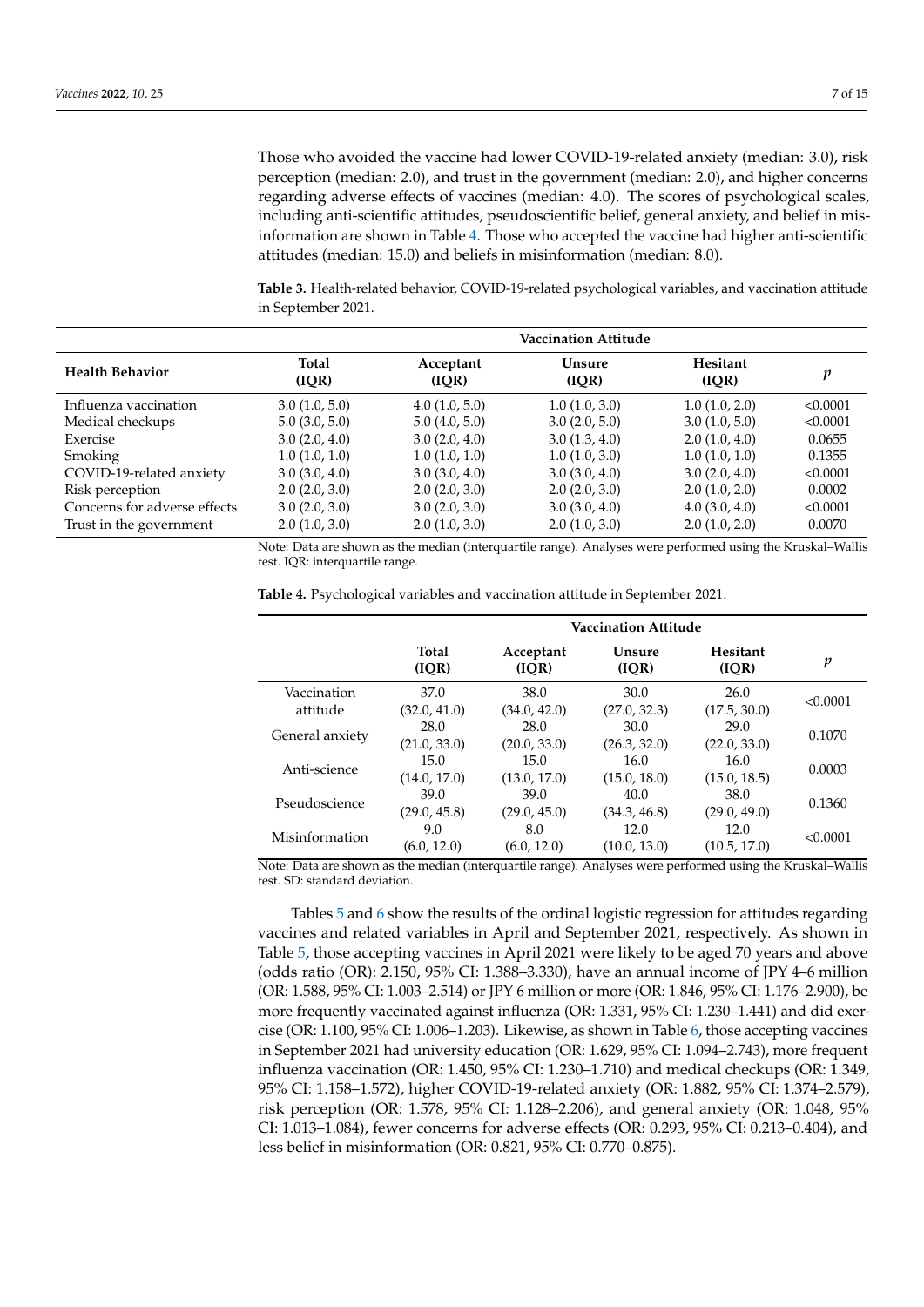|                        |                             | <b>AOR</b> | 95% CI          | p       |
|------------------------|-----------------------------|------------|-----------------|---------|
| Gender                 | Male                        | 0.817      | $0.633 - 1.053$ | 0.119   |
| Age group (years)      | $20 - 29$                   | Ref        |                 |         |
|                        | $30 - 39$                   | 0.682      | $0.421 - 1.105$ | 0.120   |
|                        | $40 - 49$                   | 1.019      | $0.647 - 1.606$ | 0.936   |
|                        | $50 - 59$                   | 1.270      | 0.795-2.031     | 0.317   |
|                        | $60 - 69$                   | 1.572      | 0.970-2.549     | 0.066   |
|                        | >70                         | 2.150      | 1.388-3.330     | 0.001   |
| Residential area       | Tokyo metropolitan area     | Ref        |                 |         |
|                        | Northern Japan              | 1.004      | $0.671 - 1.505$ | 0.982   |
|                        | Central Japan               | 0.984      | $0.606 - 1.598$ | 0.948   |
|                        | Western Japan               | 1.043      | $0.81 - 1.598$  | 0.846   |
|                        | Southern Japan              | 0.907      | $0.495 - 1.661$ | 0.752   |
| Education              | University-level education  | 0.976      | 0.748-1.274     | 0.859   |
| Annual income (in JPY) | $<$ JPY 2,000,000           | Ref        |                 |         |
|                        | JPY 2,000,000-JPY 4,000,000 | 1.539      | $0.967 - 2.449$ | 0.069   |
|                        | JPY 4,000,000-JPY 6,000,000 | 1.588      | 1.003-2.514     | 0.049   |
|                        | $>$ JPY 6,000,000           | 1.846      | 1.176-2.900     | 0.008   |
| Underlying condition   | One or more                 | 0.974      | $0.783 - 1.213$ | 0.816   |
| Influenza vaccination  | 1 point                     | 1.331      | 1.230-1.441     | < 0.000 |
| Medical checkups       | 1 point                     | 1.102      | 0.997-1.218     | 0.056   |
| Exercise               | 1 point                     | 1.100      | 1.006-1.203     | 0.036   |
| Smoking                | 1 point                     | 0.974      | 0.783-1.213     | 0.253   |

<span id="page-7-0"></span>**Table 5.** Ordinal logistic regression for vaccination attitude in April 2021.

Note: The analysis was performed using ordinal logistic regression. The model was adjusted for gender, age group, residential area, education, annual income, underlying condition, influenza vaccination, medical checkup, exercise, and smoking. AOR: adjusted odds ratio, CI: confidence interval.

|  |  | <b>Table 6.</b> Ordinal logistic regression for vaccination attitude in September 2021. |  |  |
|--|--|-----------------------------------------------------------------------------------------|--|--|
|  |  |                                                                                         |  |  |

|                             |                             | <b>AOR</b> | 95% CI          | $\boldsymbol{p}$ |
|-----------------------------|-----------------------------|------------|-----------------|------------------|
| Gender                      | Male                        | 1.282      | $0.791 - 2.077$ | 0.313            |
| Age group (years)           | $20 - 29$                   | Ref        |                 |                  |
|                             | $30 - 39$                   | 0.675      | $0.322 - 1.418$ | 0.300            |
|                             | $40 - 49$                   | 1.128      | $0.540 - 2.355$ | 0.749            |
|                             | $50 - 59$                   | 1.501      | $0.671 - 3.383$ | 0.320            |
|                             | $60 - 69$                   | 2.087      | $0.763 - 5.711$ | 0.152            |
|                             | >70                         | 0.920      | $0.409 - 2.067$ | 0.839            |
| Residential area            | Tokyo metropolitan area     | Ref        |                 |                  |
|                             | Northern Japan              | 1.772      | $0.900 - 3.487$ | 0.098            |
|                             | Central Japan               | 2.219      | 0.898-5.479     | 0.084            |
|                             | Western Japan               | 1.592      | 0.787-3.219     | 0.196            |
|                             | Southern Japan              | 1.281      | $0.495 - 3.318$ | 0.609            |
| Education                   | University-level education  | 1.629      | 1.094-2.743     | 0.019            |
| Annual income (in JPY)      | $<$ JPY 2,000,000           | Ref        | $0.790 - 1.216$ | 0.854            |
|                             | JPY 2,000,000-JPY 4,000,000 | 0.781      | 0.349-1.747     | 0.547            |
|                             | JPY 4,000,000-JPY 6,000,000 | 0.783      | $0.362 - 1.694$ | 0.535            |
|                             | >JPY 6,000,000              | 0.813      | $0.377 - 1.754$ | 0.598            |
| Underlying condition        | One or more                 | 0.905      | $0.617 - 1.327$ | 0.609            |
| Influenza vaccination       | 1 point                     | 1.450      | 1.230-1.710     | < 0.000          |
| Medical checkups            | 1 point                     | 1.349      | 1.158-1.572     | < 0.000          |
| Exercise                    | 1 point                     | 1.060      | $0.901 - 1.246$ | 0.485            |
| Smoking                     | 1 point                     | 0.919      | $0.765 - 1.103$ | 0.364            |
| COVID-19-related anxiety    | 1 point                     | 1.882      | 1.374-2.579     | < 0.000          |
| Risk perception             | 1 point                     | 1.578      | 1.128-2.206     | 0.008            |
| Concern for adverse effects | 1 point                     | 0.293      | $0.213 - 0.404$ | < 0.000          |
| Trust in the government     | 1 point                     | 1.080      | $0.803 - 1.451$ | 0.626            |
| General anxiety             | 1 point                     | 1.048      | 1.013-1.084     | 0.008            |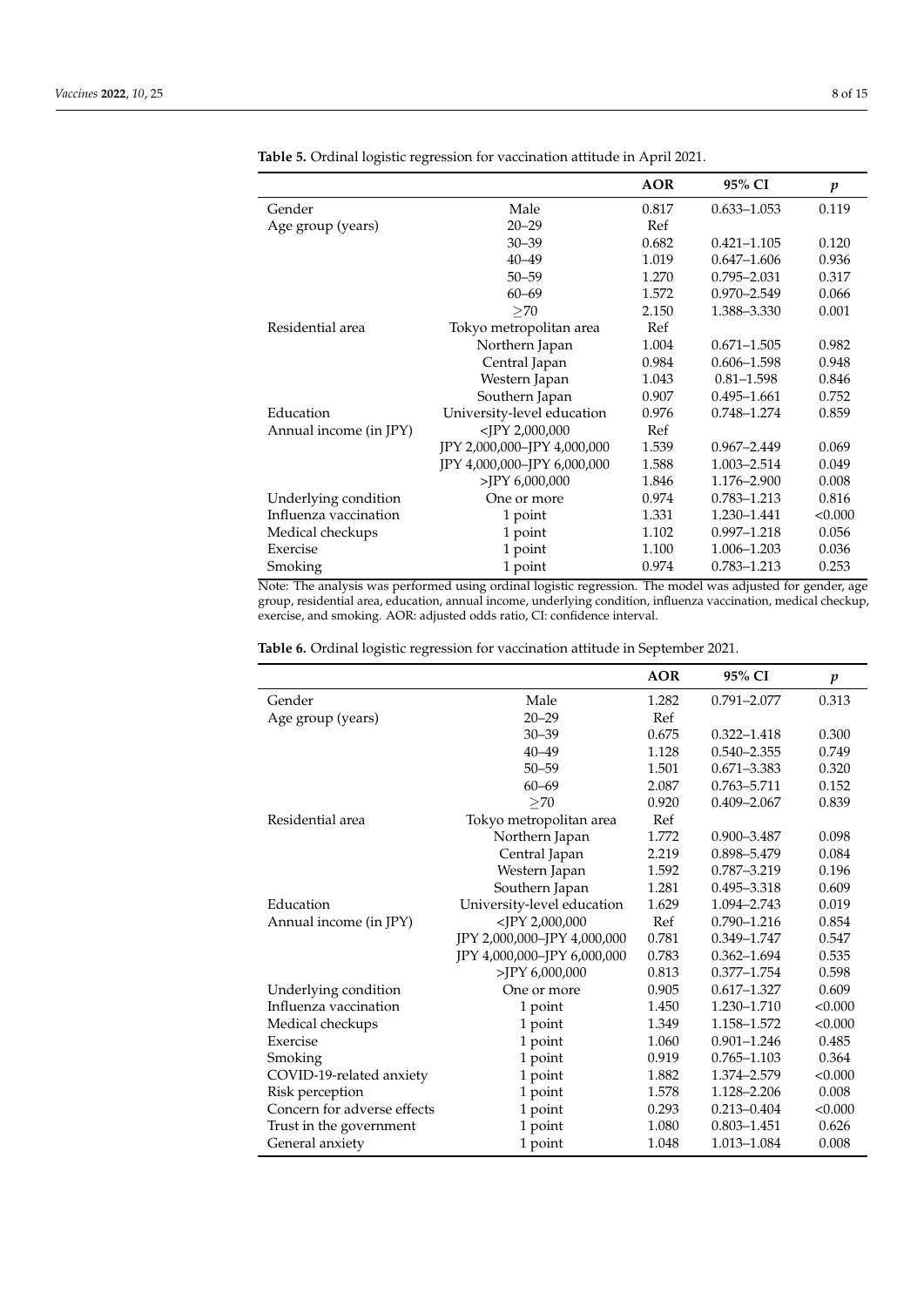<span id="page-8-0"></span>**Table 6.** *Cont*.

|                |         | <b>AOR</b> | 95% CI          |         |
|----------------|---------|------------|-----------------|---------|
| Anti-science   | 1 point | 0.950      | $0.875 - 1.030$ | 0.208   |
| Pseudoscience  | 1 point | 1.014      | 0.993–1.036     | 0.199   |
| Misinformation | 1 point | 0.821      | 0.770–0.875     | < 0.000 |

Note: The analysis was performed using ordinal logistic regression. The model was adjusted for gender, age group, residential area, education, annual income, underlying condition, influenza vaccination, medical checkups, exercise, smoking, COVID-19-related anxiety, risk perception, concern for adverse effects, trust in the government, general anxiety, anti-science, pseudoscience, and misinformation. AOR: adjusted odds ratio, CI: confidence interval.

The results of the multiple regression analysis are displayed in Table [7.](#page-8-1) Results indicate that variables positively associated with vaccine acceptance were ages 60–69 years (β: 0.780, 95% CI: 0.020–1.541) or 70 years and above (β: 1.424, 95% CI: 0.744–2.103), frequency of influenza vaccination (β: 0.563, 95% CI: 0.356–0.769), medical checkups (β: 0.431, 95% CI: 0.177–0.684) and exercise (β: 0.323, 95% CI: 0.095–0.551), COVID-19 related anxiety (β: 1.763, 95% CI: 1.314–2.212), trust in the government (β: 1.634, 95% CI: 1.226–2.041), and pseudoscientific beliefs (β: 0.066, 95% CI: 0.036–0.095). Negatively associated variables were ages 30–39 years (β:  $-1.630$ , 95% CI:  $-2.438$ – $-0.821$ ), concern for adverse effects (β: −2.400, 95% CI: −2.809–−1.991), anti-scientific attitudes (β: −0.131, 95% CI:  $-0.240-0.021$ ), p, and beliefs in misinformation (β:  $-0.788$ , 95% CI:  $-0.884-0.692$ ).

<span id="page-8-1"></span>**Table 7.** Multiple regression for vaccination attitude in September 2021.

|                              |                             | ß        | 95% CI                   | p        |
|------------------------------|-----------------------------|----------|--------------------------|----------|
| Gender                       | Male                        | $-0.176$ | $-0.508 - 0.155$         | 0.2973   |
| Age group (years)            | $20 - 29$                   | $-0.747$ | $-1.594 - 0.100$         | 0.0839   |
|                              | $30 - 39$                   |          | $-1.630 -2.438 - 0.821$  | < 0.0001 |
|                              | $40 - 49$                   | $-0.196$ | $-0.908 - 0.516$         | 0.5893   |
|                              | $50 - 59$                   | 0.369    | $-0.347 - 1.084$         | 0.3120   |
|                              | $60 - 69$                   | 0.780    | $0.020 - 1.541$          | 0.0443   |
|                              | >70                         | 1.424    | $0.744 - 2.103$          | < 0.0001 |
| Residential area             | Tokyo metropolitan area     | 0.197    | $-0.347 - 0.740$         | 0.4782   |
|                              | Northern Japan              | $-0.681$ | $-1.474 - 0.111$         | 0.0919   |
|                              | Central Japan               | 0.467    | $-0.306 - 1.240$         | 0.2364   |
|                              | Western Japan               | $-0.053$ | $-0.655 - 0.538$         | 0.8617   |
|                              | Southern Japan              | 0.072    | $-0.946 - 1.089$         | 0.8900   |
| Education                    | University-level education  | $-0.016$ | $-0.352 - 0.321$         | 0.9270   |
| Annual income (in JPY)       | $<$ JPY 2,000,000           | $-0.152$ | $-0.921 - 0.617$         | 0.6985   |
|                              | JPY 2,000,000-JPY 4,000,000 | $-0.511$ | $-1.093 - 0.070$         | 0.0845   |
|                              | JPY 4,000,000-JPY 6,000,000 | 0.494    | $-0.053 - 1.041$         | 0.0766   |
|                              | $>$ JPY 6,000,000           | 0.169    | $-0.357 - 0.695$         | 0.5277   |
| Underlying condition         | One or more                 | $-0.076$ | $-0.467 - 0.316$         | 0.7049   |
| Influenza vaccination        | 1 point                     | 0.563    | $0.356 - 0.769$          | < 0.0001 |
| Medical checkups             | 1 point                     | 0.431    | $0.177 - 0.684$          | 0.0009   |
| Exercise                     | 1 point                     | 0.323    | $0.095 - 0.551$          | 0.0055   |
| Smoking                      | 1 point                     | $-0.020$ | $-0.301 - 0.260$         | 0.8868   |
| COVID-19-related anxiety     | 1 point                     | 1.763    | 1.314-2.212              | < 0.0001 |
| Concerns for adverse effects | 1 point                     |          | $-2.400 -2.809 -1.991$   | < 0.0001 |
| Risk perception              | 1 point                     | 0.446    | $-0.019 - 0.911$         | 0.0602   |
| Trust in the government      | 1 point                     | 1.634    | 1.226-2.041              | < 0.0001 |
| General anxiety              | 1 point                     | 0.006    | $-0.039 - 0.052$         | 0.7806   |
| Anti-science                 | 1 point                     |          | $-0.131 - 0.240 - 0.021$ | 0.0194   |
| Pseudoscience                | 1 point                     | 0.066    | $0.036 - 0.095$          | < 0.0001 |
| Misinformation               | 1 point                     |          | $-0.788 - 0.884 - 0.692$ | < 0.0001 |

Note: The analysis was performed using multiple regression. The model was adjusted for gender, age group, residential area, education, annual income, underlying condition, influenza vaccination, medical checkups, exercise, smoking, COVID-19-related anxiety, risk perception, concern for adverse effects, trust in the government, general anxiety, anti-science, pseudoscience, and misinformation. CI: confidence interval.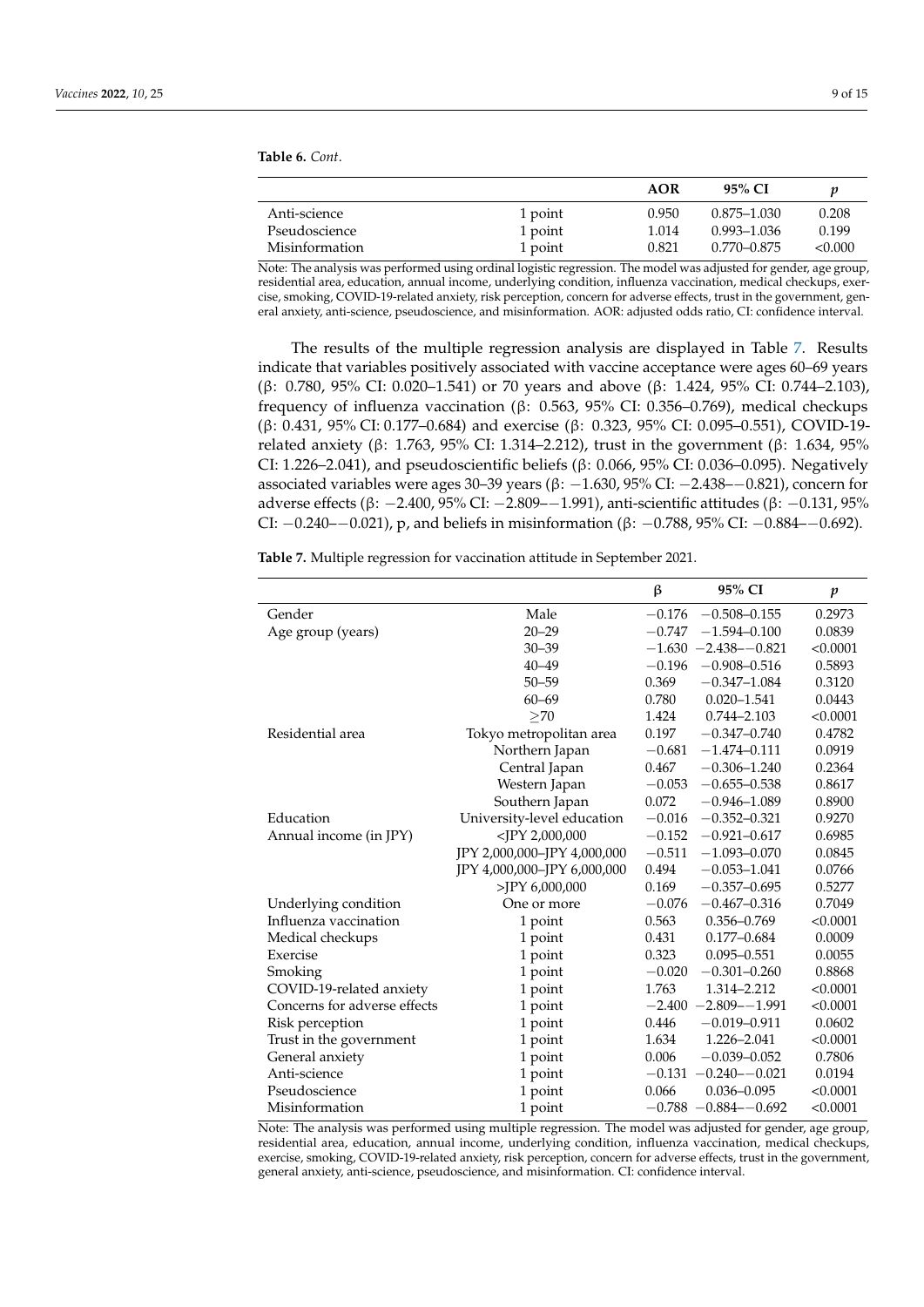Table [8](#page-9-0) shows the factors associated with the change in attitude regarding vaccines from April to September 2021. The logistic regression analysis indicates that those who changed their attitude from hesitant to acceptant were likely to have regular medical checkups (OR: 1.389, 95% CI: 1.047–1.842), higher COVID-19-related anxiety (OR: 2.123, 95% CI: 1.285–3.508), and less concern for adverse effects (OR: 0.335, 95% CI: 0.195–0.574) and belief in misinformation (OR: 0.879, 95% CI: 0.789–0.978). We asked those who were hesitant in September for the main reason for their vaccine hesitancy. The most cited reason was "Concerns for adverse effects" (65.2%), followed by "Concerns for long-term harm" (49.4%) and "Concerns for the fast development process of vaccines" (38.2%).

**AOR 95% CI** *p* Age group (years) 20–29 Ref 30–39 1.173 0.284–4.843 0.8251 40–49 1.028 0.271–3.908 0.9672 50–59 0.567 0.139–2.322 0.4305 60–69 1.309 0.227–7.539 0.7629  $\geq$ 70 0.217 0.048–0.987 0.0481 Education University-level education 3.408 1.345–8.636 0.0098<br>Annual income (in JPY)  $\langle JPY 2,000,000 \rangle$  Ref -Annual income (in JPY)  $\langle JPY 2,000,000$  Ref JPY 2,000,000–JPY 4,000,000 0.226 0.056–0.921 0.0381 JPY 4,000,000–JPY 6,000,000 0.182 0.047–0.702 0.0134 >JPY 6,000,000 0.253 0.065–0.985 0.0475 Influenza vaccination 1 point 1.104 0.788–1.546 0.5663 Medical checkups 1 point 1.389 1.047–1.842 0.0225 COVID-19-related anxiety 1 point 2.123 1.285–3.508 0.0033 Concerns for adverse effects 1 point 0.335 0.195–0.574 <0.0001 Misinformation 1 point 0.879 0.789–0.978 0.0183

<span id="page-9-0"></span>**Table 8.** Logistic regression analysis for changes in attitude from hesitant to acceptant.

Note: The analysis was performed using logistic regression. The model was adjusted for age group, education, annual income, influenza vaccination, medical checkups, COVID-19-related anxiety, concern for adverse effects, and misinformation. AOR: adjusted odds ratio, CI: confidence interval.

Table [9](#page-9-1) shows the most common reasons for changes in attitude, from vaccine hesitancy to acceptance. There were 407 people who recalled being hesitant in April, and among them, 297 people changed their attitude from hesitant to acceptant in September. We asked them the reason for their change in attitude; however, only 67 people provided a reason. The most cited reason was "Current infection status including emergence of variants" (29.9%), followed by "People around me got vaccinated" (25.4%) and "Hoping to get back to a normal life" (22.4%).

<span id="page-9-1"></span>**Table 9.** Reasons for changes in vaccination attitude ( $n = 67$ ).

|                                                           | $n\left(\%\right)$ |  |
|-----------------------------------------------------------|--------------------|--|
| Current infection status including emergence of variants. | 20(29.9)           |  |
| People around me got vaccinated.                          | 17(25.4)           |  |
| Hoping to get back to a normal life.                      | 15(22.4)           |  |
| Family members encouraged me to get a vaccine.            | 12 (17.9)          |  |
| Understood the effects of the vaccines.                   | 2(3.0)             |  |
| The specialists encouraged a vaccination.                 | 1(1.5)             |  |

Note: A total of 67 participants who changed their vaccine attitude from hesitant in April 2021 to accepting in September 2021 were asked the biggest reason for that change. Data are shown as the number of participants and percentage.

## **4. Discussion**

As per their recollections of April 2021, 40.6% of the participants were acceptant of the COVID-19 vaccines, 18.7% of them were unsure, and 40.7% were hesitant. However, in September 2021, 85.5% were acceptant, 5.6% were unsure, and 8.9% were hesitant about the COVID-19 vaccines.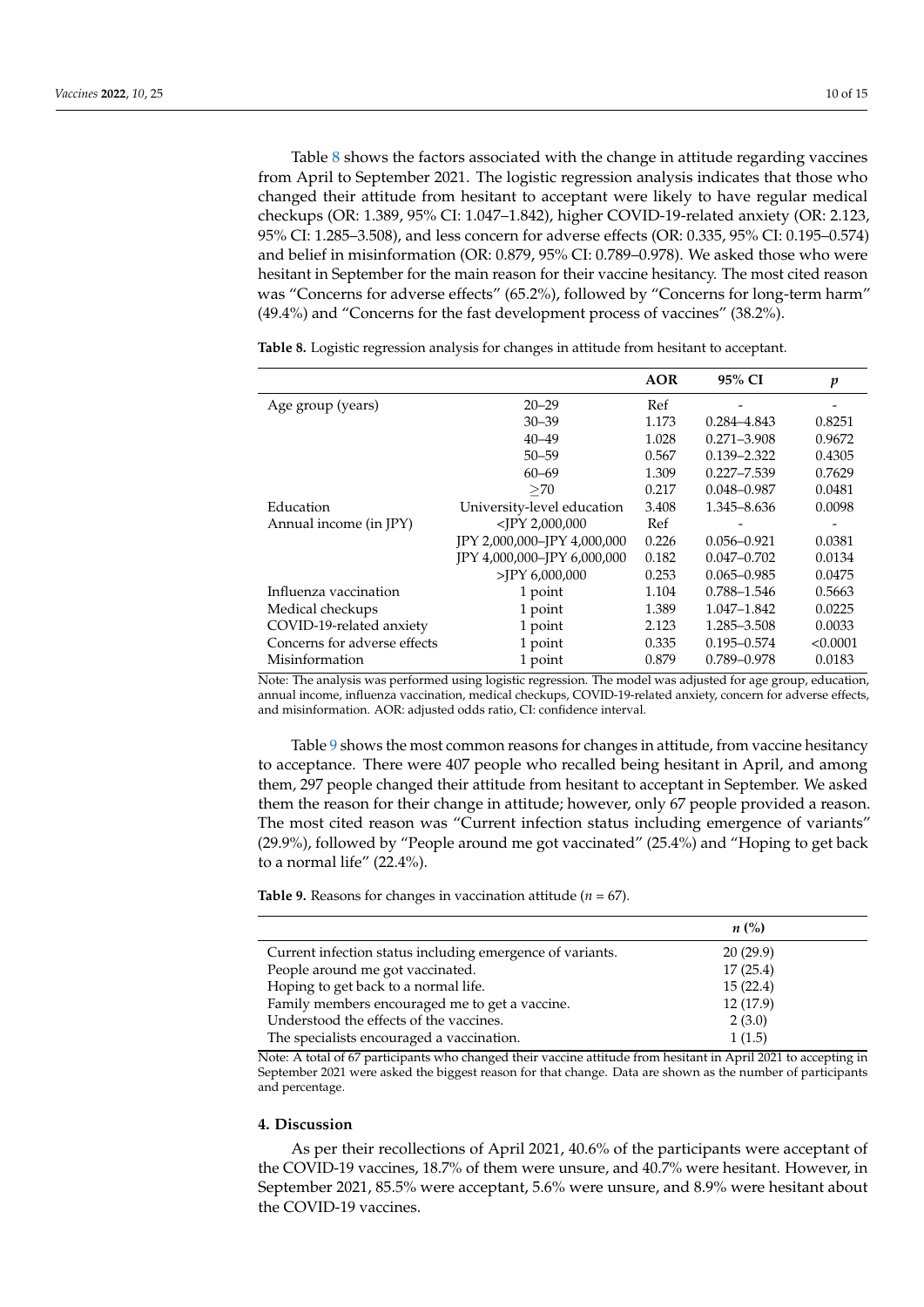The results of the logistic regression analyses indicated that older age, higher income, regular influenza vaccination, and exercise were associated with vaccine acceptance in April, whereas higher education, regular influenza vaccination, medical checkups, higher COVID-19-related anxiety, risk perception, and general anxiety were associated with vaccine acceptance in September 2021. Concerns about adverse effects from vaccines and belief in misinformation were found to be associated with vaccine hesitancy.

This study was carried out after the full-fledged vaccination program started in Japan. There are several similar studies conducted in Japan prior to the global vaccine roll-out, including in Japan. Similar results were found by another Japanese study conducted in September 2020, which showed that 65.7% wanted to be vaccinated, 22.0% were not sure, and 12.3% did not want to be vaccinated [\[18\]](#page-13-9). Likewise, in a survey conducted in January 2021, 62.1% accepted and 37.9% avoided vaccination [\[19\]](#page-13-10), and in a survey conducted in February 2021, 88.7% intended to get vaccinated [\[20\]](#page-13-11).

Thus, vaccine hesitancy varies greatly depending on time and circumstances. However, it seems that vaccine acceptance among the Japanese has been on the rise. In fact, as of November 2021, the vaccination rate with one or more doses had reached 79%, the highest among the G7 countries [\[21\]](#page-13-12). In Japan, there were concerns that vaccine hesitancy was likely to be high [\[9,](#page-13-1)[10\]](#page-13-2); however, this was not found to be the case, and the actual COVID-19 vaccination rate was higher than expected. Therefore, it is very important to explore the factors associated with these changes.

Several interesting differences were found in changes to vaccine hesitancy and its related factors between April and September. Although vaccine hesitancy was relatively high among people of all generations in April, vaccine acceptance was significantly higher among the elderly in their 70s or older. In September, no difference was seen among generations; instead, COVID-19-related anxiety and risk perception were significantly associated with vaccine acceptance. Health-related behaviors such as regular influenza vaccination and medical checkups were consistently associated with vaccine acceptance in both April and September. These results suggest that regular health-related behaviors are most significantly related to vaccination attitudes, whereas psychological variables such as anxiety and risk perception are related to changes in vaccination attitudes.

The same results were found when comparing those who avoided vaccines in April but changed their views to accepting them in September with those who remained hesitant in both April and September. Specifically, during the five months, people of all ages who were well-educated and committed to healthy behaviors on a regular basis, had high COVID-19 related anxiety, low concern for vaccine adverse effects, and less belief in misinformation were likely to change their vaccination attitudes towards acceptance. Furthermore, those who changed their opinion from hesitant to acceptant were asked the main reasons for the change. The most common reason was "Current infection status including emergence of variants" (29.9%). Since July 2021, when the vaccination program began in earnest in Japan, the Delta variant has been rampant, and the number of infections had reached a record high of 25,000 people per day by the following month of August [\[22\]](#page-13-13). Considering these situations, it is suggested that situational factors had a significant impact on vaccination attitudes, eliminating age differences in risk perception and anxiety and thus eventually increasing vaccine acceptance. The second most common reason was "People around me got vaccinated," which is also a situational factor. The influence of family and close friends is significant when looking at international surveys [\[4,](#page-12-5)[23\]](#page-13-14).

Therefore, even if vaccine acceptance was high at one point in time, we cannot assume that a subsequent vaccination program will be successful. Depending on the situation at the time, vaccine hesitancy may be increased. For example, for those who were vaccinehesitant, the most common reason for not getting the vaccine was that there were "Concerns for adverse effects" (65.2%). Concerns for adverse effects were consistently associated with vaccine hesitancy, as shown in this study, in previous studies in Japan [\[18–](#page-13-9)[20\]](#page-13-11) and in many other studies [\[12](#page-13-15)[,23–](#page-13-14)[26\]](#page-13-16). Although people got vaccinated because they were concerned about the infectious situation around them, more people may hesitate to get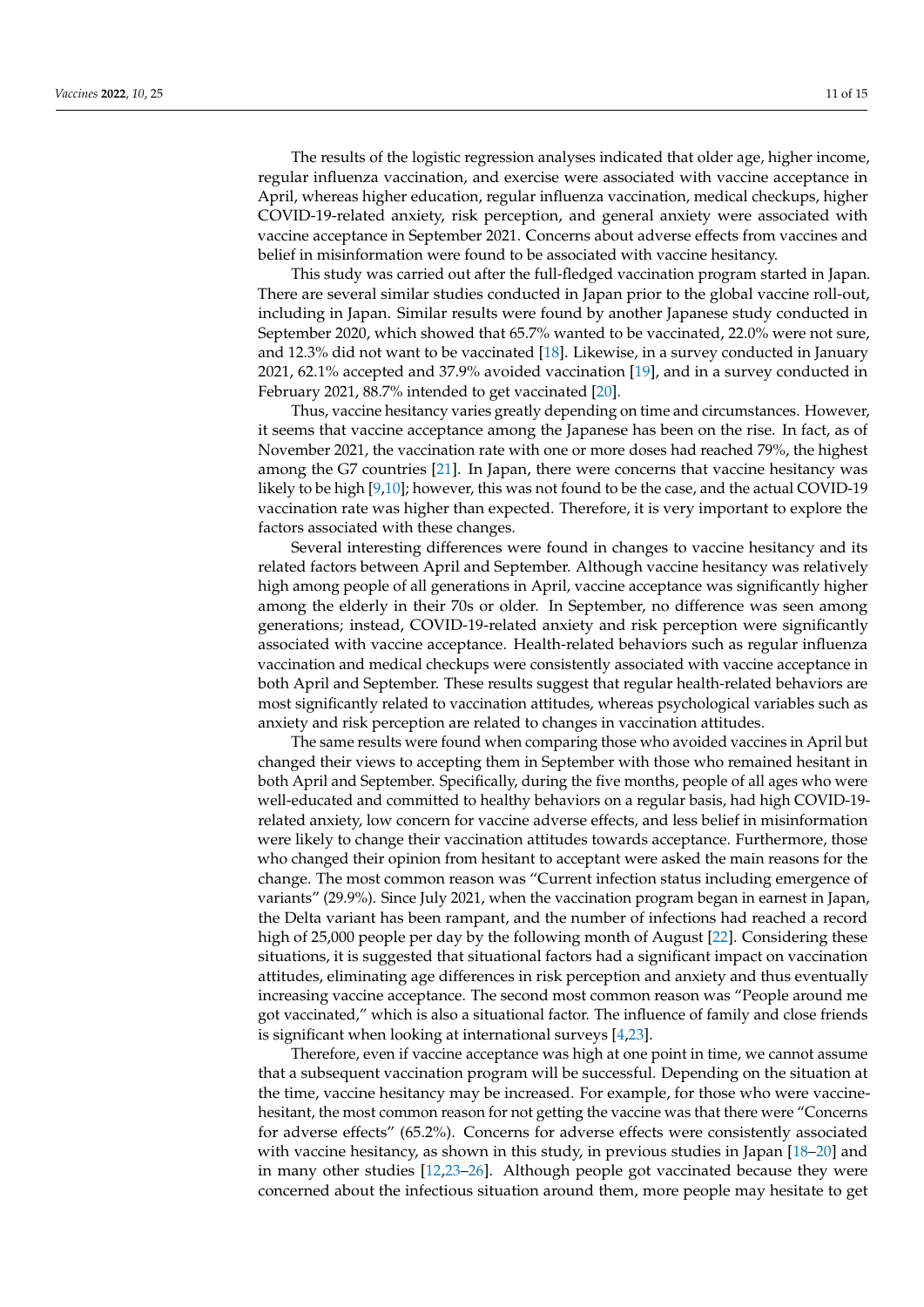vaccinated in the future because of concerns about adverse effects. Furthermore, since many of the vaccine-hesitant individuals cited "Concerns for long-term harm" (49.4%) and "Concerns for the fast development process of vaccines" (38.2%) as reasons for their hesitancy, continuous efforts to dispel these concerns by providing information about the vaccine are required [\[2\]](#page-12-1).

Providing accurate information and sufficient health communication is recommended as important interventions for addressing vaccine hesitancy [\[2,](#page-12-1)[3,](#page-12-2)[27](#page-13-17)[–29\]](#page-13-18). Unfortunately, however, these interventions have not always been found to be effective in decreasing vaccine hesitancy [\[12\]](#page-13-15). On the contrary, they may even risk backfiring from individuals who are already strongly vaccine-hesitant [\[30\]](#page-13-19). For example, messages from governments and experts may provoke psychological resistance and result in an entrenchment of existing "anti-authority" beliefs among those with distrust for the government and authority [\[8\]](#page-13-0). Instead, context-specific, culturally appropriate, and evidence-based communications and interventions are highlighted as effective [\[29\]](#page-13-18). These efforts also need to include a participatory approach to understand the specific needs of the target audience as they develop and change [\[4\]](#page-12-5). Therefore, it is important to continuously collect data on which kinds of people tend to avoid vaccines and for what reasons, and then provide them with individualized information and responses [\[4](#page-12-5)[,31](#page-13-20)[–34\]](#page-13-21). In addition, considering the antiscientific attitude among vaccine-hesitant individuals, promoting education that enhances scientific and health literacies from a long-term perspective is also required [\[3,](#page-12-2)[35–](#page-13-22)[37\]](#page-14-0).

There are several limitations to this study. First, as an Internet survey, the sample was limited only to those who had access to devices to complete the survey, and furthermore, we limited the respondents by the reduction to 1000. This may have introduced selection bias. Second, even though we surveyed vaccination intentions at two time points, we did not conduct a prospective longitudinal survey; rather, respondents were asked to recall the past and respond to the questions, which may have been affected by several types of cognitive bias, including memory and hindsight biases. Attitudes toward vaccines, feelings, knowledge of COVID-19, vaccine efficacy, and adverse effects at the time of the survey may have influenced recall of attitudes as of April. Third, the sample size of this study may not have been sufficient. The small sample size reduced the statistical power, and it may have caused us to overlook significant differences in the subgroup analysis of those who changed their vaccination attitude from hesitant to acceptant and those who were consistently hesitant. Fourth, there are several inconsistencies in the results due to different outcome measures used in this study. When vaccination attitudes were measured in the three categories of "accepting," "unsure," and "hesitant," and when measured as a continuous variable using the Vaccine Hesitancy Scale, some differences in results were observed. For example, several variables were not significant in the logistic regression analysis. Still, they became significant in the multiple regression analysis, including age, trust in the government, anti-scientific attitude, and belief in pseudoscience. Thus, measuring vaccination attitudes is a critical issue [\[12,](#page-13-15)[14](#page-13-5)[,15\]](#page-13-6). Although the categorical measures are relatively easy to understand intuitively, given that vaccination attitude is a continuum, it is conceivable that measuring it on a psychometric scale would provide a more detailed and accurate analysis.

Despite these limitations, online surveys are an important research method during the pandemic because they can be conducted without any risk of infection and have the advantage of monitoring the current situation quickly and remotely [\[36\]](#page-13-23). In addition, this study is important and unique because it examined vaccine hesitancy not at one time point but at two time points, five months apart, in the middle of the pandemic, which allows us to understand the changes in attitudes during this period and the actual vaccination behavior, as well as its related factors, including behavioral and psychological factors. In particular, since the timing of the survey, which coincided with a significant increase in the actual vaccination rate in Japan, the factors found in this study may also be related to actual vaccination behavior. Thus, the authors believe that this study contributes to broadening the understanding of vaccination attitudes and behaviors from a psychological perspective.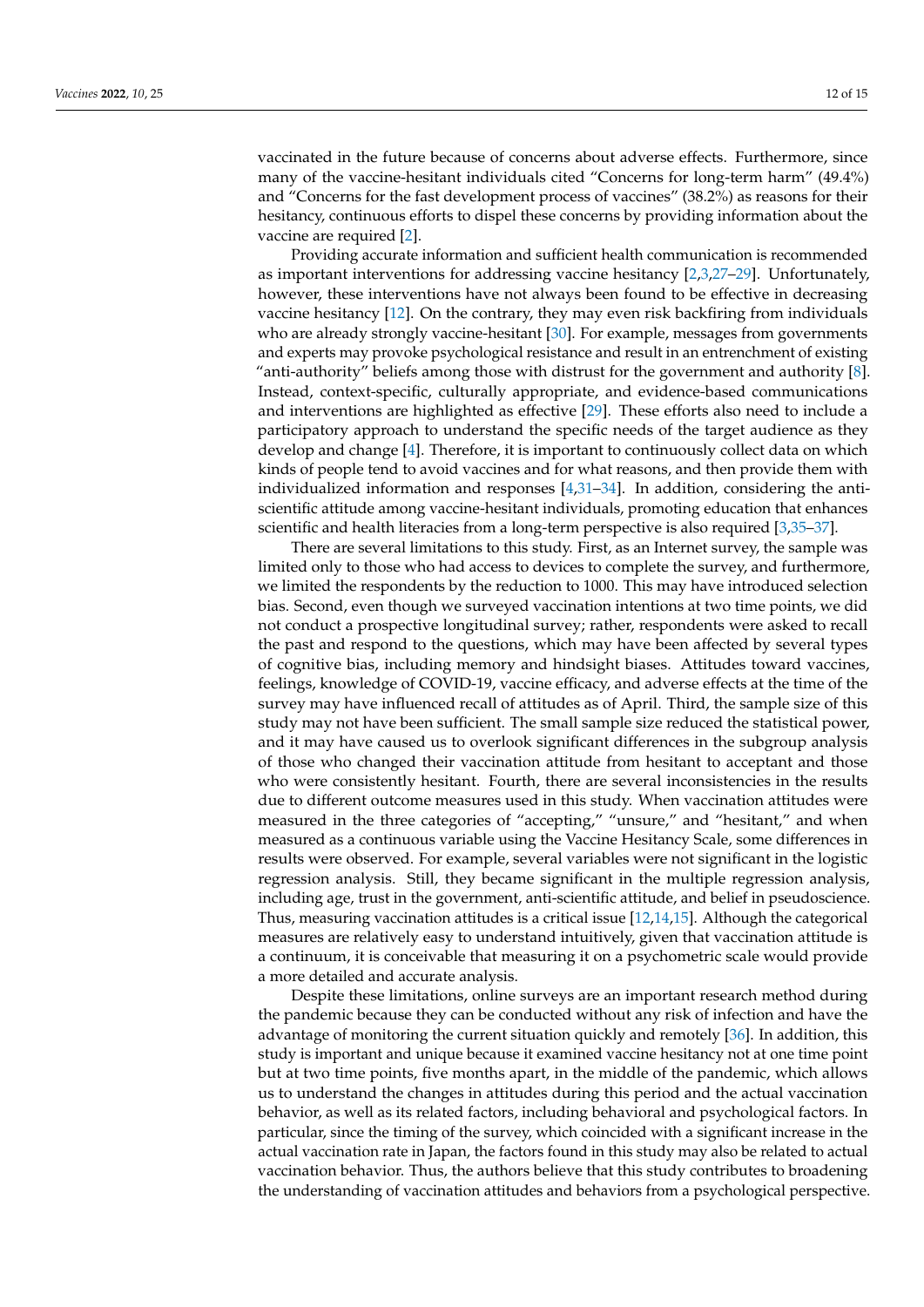Combining knowledge of the sociodemographic profiles of those who were vaccinehesitant with knowledge of behavioral and psychological factors related to vaccine hesitancy provides important implications for further promoting vaccine acceptance. It is important to provide accurate information to the general public about COVID-19 and its vaccines, including vaccine efficacy and adverse effects [\[38\]](#page-14-1). Furthermore, emphasis should be placed on listening to the concerns and understanding the perceptions of the public to enhance vaccine acceptance [\[39\]](#page-14-2). Therefore, it is essential to continue to promote interdisciplinary cooperation in the fight against vaccine hesitancy, which has a complex and multi-factored nature.

## **5. Conclusions**

Vaccine hesitancy is a complex behavior involving various factors and is likely to change over time. This study examined attitudes toward the COVID-19 vaccines at two time points and found that psychological factors such as perceived risk of infection and anxiety had a significant impact on increased vaccine acceptance. In addition, infrequent health behaviors and concerns about side effects were consistently associated with vaccine hesitancy. Therefore, it is essential to fully understand the psychological and behavioral factors of vaccine-hesitant individuals as well as the sociodemographic factors to develop effective interventions to enhance vaccine acceptance.

**Author Contributions:** Conceptualization, T.H.; methodology, T.H.; software, T.H. and T.W.; validation, T.H. and T.W.; formal analysis, T.H. and T.W.; investigation, T.H.; resources, T.H.; data curation, T.H.; writing—original draft preparation, T.H. and T.W.; writing—review and editing, T.H. and T.W.; visualization, T.H. and T.W.; supervision, T.H.; project administration, T.H.; funding acquisition, T.H. All authors have read and agreed to the published version of the manuscript.

Funding: This research did not receive any specific grant from funding agencies in the public, commercial, or not-for-profit sectors.

**Institutional Review Board Statement:** This study was conducted according to the guidelines of the Declaration of Helsinki and the Checklist for Reporting Results of Internet E-Surveys (CHERRIES) revised in 2013 and was approved by the University of Tsukuba Ethics Review Committee on 25 August 2021 (approval number TO2021-52).

**Informed Consent Statement:** Informed consent was obtained from all subjects involved in the study. Participants were informed of the study title, purpose, and protection of personal information at the beginning of the web survey page and were informed that their participation was voluntary and that they could withdraw from the study at any time.

**Data Availability Statement:** The data presented in this study are available on request from the corresponding author.

**Conflicts of Interest:** The authors declare no conflict of interest.

#### **References**

- <span id="page-12-0"></span>1. Fadda, M.; Albanese, E.; Suggs, L.S. When a COVID-19 vaccine is ready, will we all be ready for it? *Int. J. Public Health* **2020**, *65*, 711–712. [\[CrossRef\]](http://doi.org/10.1007/s00038-020-01404-4)
- <span id="page-12-1"></span>2. MacDonald, N.E.; Sage Working Group on Vaccine Hesitancy. Vaccine hesitancy: Definition, scope and determinants. *Vaccine* **2015**, *33*, 4161–4164. [\[CrossRef\]](http://doi.org/10.1016/j.vaccine.2015.04.036)
- <span id="page-12-2"></span>3. World Health Organization. Ten Threats to Global Health in 2019. Available online: [https://www.who.int/news-room/spotlight/](https://www.who.int/news-room/spotlight/ten-threats-to-global-health-in-2019) [ten-threats-to-global-health-in-2019](https://www.who.int/news-room/spotlight/ten-threats-to-global-health-in-2019) (accessed on 25 November 2021).
- <span id="page-12-5"></span>4. Dubé, E.; Laberge, C.; Guay, M.; Bramadat, P.; Roy, R.; Bettinger, J.A. Vaccine hesitancy: An overview. *Hum. Vaccines Immunother.* **2013**, *9*, 1763–1773. [\[CrossRef\]](http://doi.org/10.4161/hv.24657) [\[PubMed\]](http://www.ncbi.nlm.nih.gov/pubmed/23584253)
- 5. Verger, P.; Dubé, E. Restoring confidence in vaccines in the COVID-19 era. *Expert Rev. Vaccines* **2020**, *19*, 991–993. [\[CrossRef\]](http://doi.org/10.1080/14760584.2020.1825945) [\[PubMed\]](http://www.ncbi.nlm.nih.gov/pubmed/32940574)
- <span id="page-12-3"></span>6. Larson, H.J.; Clarke, R.M.; Jarrett, C.; Eckersberger, E.; Levine, Z.; Schulz, W.S.; Paterson, P. Measuring trust in vaccination: A systematic review. *Hum. Vaccines Immunother.* **2018**, *14*, 1599–1609. [\[CrossRef\]](http://doi.org/10.1080/21645515.2018.1459252) [\[PubMed\]](http://www.ncbi.nlm.nih.gov/pubmed/29617183)
- <span id="page-12-4"></span>7. Dror, A.A.; Eisenbach, N.; Taiber, S.; Morozov, N.G.; Mizrachi, M.; Zigron, A.; Srouji, S.; Sela, E. Vaccine hesitancy: The next challenge in the fight against COVID-19. *Eur. J. Epidemiol.* **2020**, *35*, 775–779. [\[CrossRef\]](http://doi.org/10.1007/s10654-020-00671-y)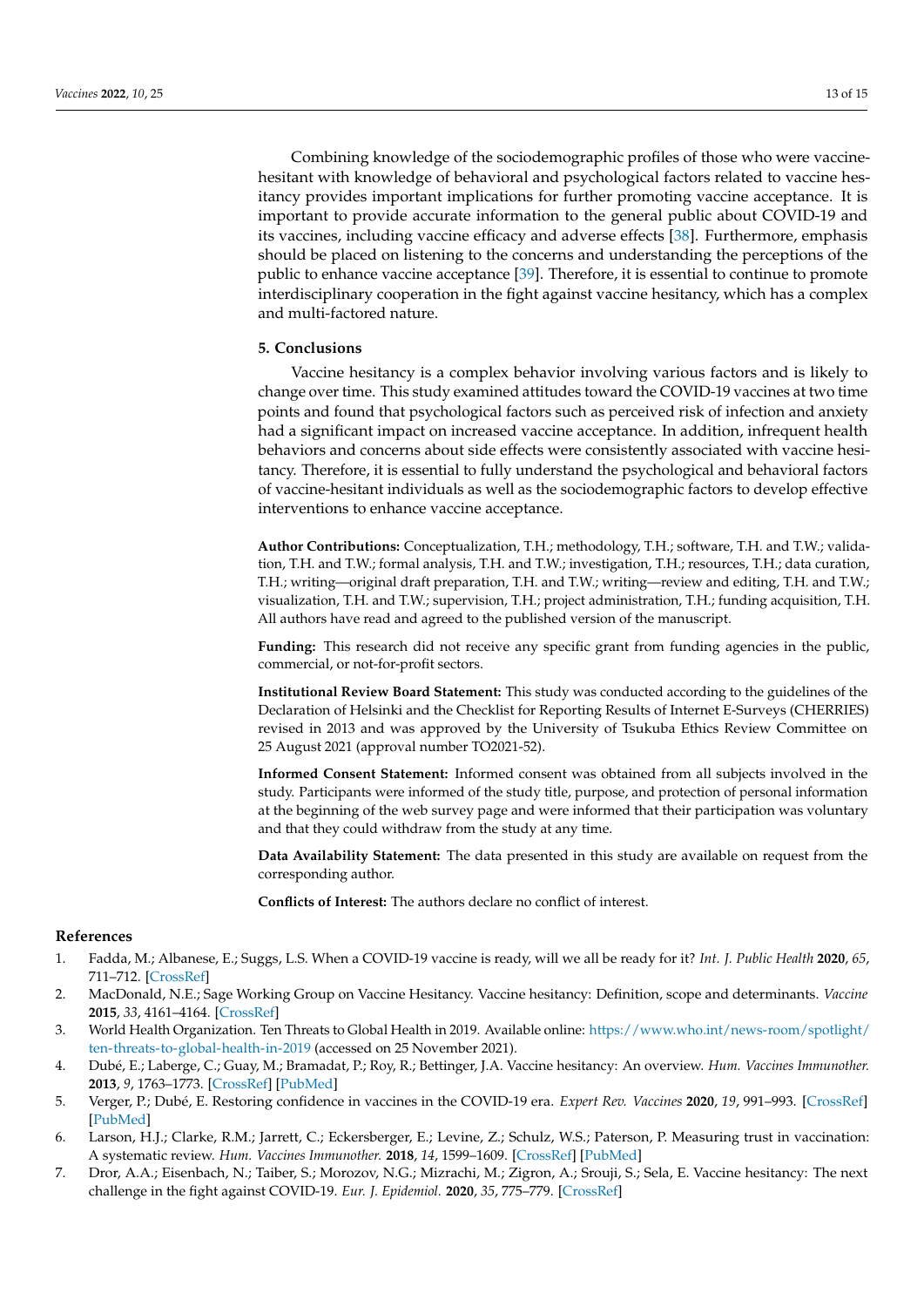- <span id="page-13-0"></span>8. Murphy, J.; Vallières, F.; Bentall, R.P.; Shevlin, M.; McBride, O.; Hartman, T.K.; McKay, R.; Bennett, K.; Mason, L.; Gibson-Miller, J.; et al. Psychological characteristics associated with COVID-19 vaccine hesitancy and resistance in Ireland and the United Kingdom. *Nat. Commun.* **2021**, *12*, 29. [\[CrossRef\]](http://doi.org/10.1038/s41467-020-20226-9)
- <span id="page-13-1"></span>9. De Figueiredo, A.; Simas, C.; Karafillakis, E.; Paterson, P.; Larson, H.J. Mapping global trends in vaccine confidence and investigating barriers to vaccine uptake: A large-scale retrospective temporal modelling study. *Lancet* **2020**, *396*, 898–908. [\[CrossRef\]](http://doi.org/10.1016/S0140-6736(20)31558-0)
- <span id="page-13-2"></span>10. Larson, H.J.; De Figueiredo, A.; Xiahong, Z.; Schulz, W.S.; Verger, P.; Johnston, I.G.; Cook, A.R.; Jones, N.S. The State of Vaccine Confidence 2016: Global Insights through a 67-Country Survey. *EBioMedicine* **2016**, *12*, 295–301. [\[CrossRef\]](http://doi.org/10.1016/j.ebiom.2016.08.042)
- <span id="page-13-3"></span>11. Harrison, E.A.; Wu, J.W. Vaccine confidence in the time of COVID-19. *Eur. J. Epidemiol.* **2020**, *35*, 325–330. [\[CrossRef\]](http://doi.org/10.1007/s10654-020-00634-3)
- <span id="page-13-15"></span>12. Salmon, D.A.; Dudley, M.Z.; Glanz, J.M.; Omer, S.B. Vaccine hesitancy: Causes, consequences, and a call to action. *Vaccine* **2015**, *33* (Suppl. 4), D66–D71. [\[CrossRef\]](http://doi.org/10.1016/j.vaccine.2015.09.035)
- <span id="page-13-4"></span>13. Viswanath, K.; Bekalu, M.; Dhawan, D.; Pinnamaneni, R.; Lang, J.; McLoud, R. Individual and social determinants of COVID-19 vaccine uptake. *BMC Public Health* **2021**, *21*, 818. [\[CrossRef\]](http://doi.org/10.1186/s12889-021-10862-1)
- <span id="page-13-5"></span>14. Larson, H.J.; Jarrett, C.; Schulz, W.S.; Chaudhuri, M.; Zhou, Y.; Dube, E.; Schuster, M.; MacDonald, N.E.; Wilson, R.; The SAGE Working Group on Vaccine Hesitancy. Measuring vaccine hesitancy: The development of a survey tool. *Vaccine* **2015**, *33*, 4165–4175. [\[CrossRef\]](http://doi.org/10.1016/j.vaccine.2015.04.037) [\[PubMed\]](http://www.ncbi.nlm.nih.gov/pubmed/25896384)
- <span id="page-13-6"></span>15. Shapiro, G.K.; Tatar, O.; Dube, E.; Amsel, R.; Knauper, B.; Naz, A.; Perez, S.; Rosberger, Z. The vaccine hesitancy scale: Psychometric properties and validation. *Vaccine* **2018**, *36*, 660–667. [\[CrossRef\]](http://doi.org/10.1016/j.vaccine.2017.12.043) [\[PubMed\]](http://www.ncbi.nlm.nih.gov/pubmed/29289384)
- <span id="page-13-7"></span>16. Matsui, Y. Why high school students believe in paranormal phenomena? In *Mysterious Phenomena: Children's Mind and Education*; Kinoshita, K.S., Ed.; Kitaohji Publishing: Kyoto, Japan, 1997; pp. 15–35.
- <span id="page-13-8"></span>17. Nakajima, S.; Tatsuya, S.; Watanabe, Y. Development of the paranormal phenomena belief scale. *J. Jpn. Skept.* **1993**, *2*, 69–79.
- <span id="page-13-9"></span>18. Iwanaga, M.; Sakata, K. Preliminary research on the dominant factors in paranormal beliefs (1): Effects of personal factors. *Mem. Fac. Integr. Arts Sci. Hiroshima Univ. Sci. Rep.* **1998**, *24*, 75–85.
- <span id="page-13-10"></span>19. Yoda, T.; Katsuyama, H. Willingness to Receive COVID-19 Vaccination in Japan. *Vaccines* **2021**, *9*, 48. [\[CrossRef\]](http://doi.org/10.3390/vaccines9010048)
- <span id="page-13-11"></span>20. Machida, M.; Nakamura, I.; Kojima, T.; Saito, R.; Nakaya, T.; Hanibuchi, T.; Takamiya, T.; Odagiri, Y.; Fukushima, N.; Kikuchi, H.; et al. Acceptance of a COVID-19 Vaccine in Japan during the COVID-19 Pandemic. *Vaccines* **2021**, *9*, 210. [\[CrossRef\]](http://doi.org/10.3390/vaccines9030210)
- <span id="page-13-12"></span>21. Okubo, R.; Yoshioka, T.; Ohfuji, S.; Matsuo, T.; Tabuchi, T. COVID-19 Vaccine Hesitancy and Its Associated Factors in Japan. *Vaccines* **2021**, *9*, 662. [\[CrossRef\]](http://doi.org/10.3390/vaccines9060662)
- <span id="page-13-13"></span>22. Our World in Data. 2021. Available online: <https://ourworldindata.org/covid-vaccinations> (accessed on 25 November 2021).
- <span id="page-13-14"></span>23. Ministry of Health, Labour and Welfare. Situation Report. 2021. Available online: [https://www.mhlw.go.jp/stf/covid-19](https://www.mhlw.go.jp/stf/covid-19/kokunainohasseijoukyou_00006.html) [/kokunainohasseijoukyou\\_00006.html](https://www.mhlw.go.jp/stf/covid-19/kokunainohasseijoukyou_00006.html) (accessed on 25 November 2021).
- 24. Larson, H.J.; Jarrett, C.; Eckersberger, E.; Smith, D.M.D.; Paterson, P. Understanding Vaccine Hesitancy around Vaccines and Vaccination from a Global Perspective: A Systematic Review of Published Literature, 2007–2012. *Vaccine* **2014**, *32*, 2150–2159. [\[CrossRef\]](http://doi.org/10.1016/j.vaccine.2014.01.081)
- 25. Lane, S.; MacDonald, N.E.; Marti, M.; Dumolard, L. Vaccine hesitancy around the globe: Analysis of three years of WHO/UNICEF Joint Reporting Form data-2015–2017. *Vaccine* **2018**, *36*, 3861–3867. [\[CrossRef\]](http://doi.org/10.1016/j.vaccine.2018.03.063)
- <span id="page-13-16"></span>26. Larson, H.J.; Smith, D.M.D.; Paterson, P.; Cumming, M.; Eckersberger, E.; Freifeld, C.C.; Ghinai, I.; Jarrett, C.; Paushter, L.; Brownstein, J.S.; et al. Measuring vaccine confidence: Analysis of data obtained by a media surveillance system used to analyse public concerns about vaccines. *Lancet Infect. Dis.* **2013**, *13*, 606–613. [\[CrossRef\]](http://doi.org/10.1016/S1473-3099(13)70108-7)
- <span id="page-13-17"></span>27. Malik, A.A.; McFadden, S.M.; Elharake, J.; Omer, S.B. Determinants of COVID-19 vaccine acceptance in the US. *EClinicalMedicine* **2020**, *26*, 100495. [\[CrossRef\]](http://doi.org/10.1016/j.eclinm.2020.100495)
- 28. Hickler, B.; Guirguis, S.; Obregon, R. Vaccine Special Issue on Vaccine Hesitancy. *Vaccine* **2015**, *33*, 4155–4156. [\[CrossRef\]](http://doi.org/10.1016/j.vaccine.2015.04.034) [\[PubMed\]](http://www.ncbi.nlm.nih.gov/pubmed/25896381)
- <span id="page-13-18"></span>29. Eskola, J.; Duclos, P.; Schuster, M.; MacDonald, N.E.; The SAGE Working Group on Vaccine Hesitancy. How to deal with vaccine hesitancy? *Vaccine* **2015**, *33*, 4215–4217. [\[CrossRef\]](http://doi.org/10.1016/j.vaccine.2015.04.043) [\[PubMed\]](http://www.ncbi.nlm.nih.gov/pubmed/25896378)
- <span id="page-13-19"></span>30. Thomson, A.; Vallée-Tourangeau, G.; Suggs, L.S. Strategies to increase vaccine acceptance and uptake: From behavioral insights to context-specific, culturally-appropriate, evidence-based communications and interventions. *Vaccine* **2018**, *36*, 6457–6458. [\[CrossRef\]](http://doi.org/10.1016/j.vaccine.2018.08.031) [\[PubMed\]](http://www.ncbi.nlm.nih.gov/pubmed/30201305)
- <span id="page-13-20"></span>31. Nyhan, B.; Reifler, J.; Richey, S.; Freed, G.L. Effective Messages in Vaccine Promotion: A Randomized Trial. *Pediatrics* **2014**, *133*, e835–e842. [\[CrossRef\]](http://doi.org/10.1542/peds.2013-2365)
- 32. Holmes, E.A.; O'Connor, R.C.; Perry, V.H.; Tracey, I.; Wessely, S.; Arseneault, L.; Ballard, C.; Christensen, H.; Silver, R.C.; Everall, I.; et al. Multidisciplinary research priorities for the COVID-19 pandemic: A call for action for mental health science. *Lancet Psychiatry* **2020**, *7*, 547–560. [\[CrossRef\]](http://doi.org/10.1016/S2215-0366(20)30168-1)
- 33. Soares, P.; Rocha, J.V.; Moniz, M.; Gama, A.; Laires, P.A.; Pedro, A.R.; Dias, S.; Leite, A.; Nunes, C. Factors Associated with COVID-19 Vaccine Hesitancy. *Vaccines* **2021**, *9*, 300. [\[CrossRef\]](http://doi.org/10.3390/vaccines9030300)
- <span id="page-13-21"></span>34. Jarrett, C.; Wilson, R.; O'Leary, M.; Eckersberger, E.; Larson, H.J.; The SAGE Working Group on Vaccine Hesitancy. Strategies for addressing vaccine hesitancy—A systematic review. *Vaccine* **2015**, *33*, 4180–4190. [\[CrossRef\]](http://doi.org/10.1016/j.vaccine.2015.04.040) [\[PubMed\]](http://www.ncbi.nlm.nih.gov/pubmed/25896377)
- <span id="page-13-22"></span>35. Biasio, L.R. Vaccine hesitancy and health literacy. *Hum. Vaccines Immunother.* **2017**, *13*, 701–702. [\[CrossRef\]](http://doi.org/10.1080/21645515.2016.1243633) [\[PubMed\]](http://www.ncbi.nlm.nih.gov/pubmed/27808587)
- <span id="page-13-23"></span>36. Biasio, L.R.; Bonaccorsi, G.; Lorini, C.; Pecorelli, S. Assessing COVID-19 vaccine literacy: A preliminary online survey. *Hum. Vaccines Immunother.* **2021**, *17*, 1304–1312. [\[CrossRef\]](http://doi.org/10.1080/21645515.2020.1829315) [\[PubMed\]](http://www.ncbi.nlm.nih.gov/pubmed/33118868)